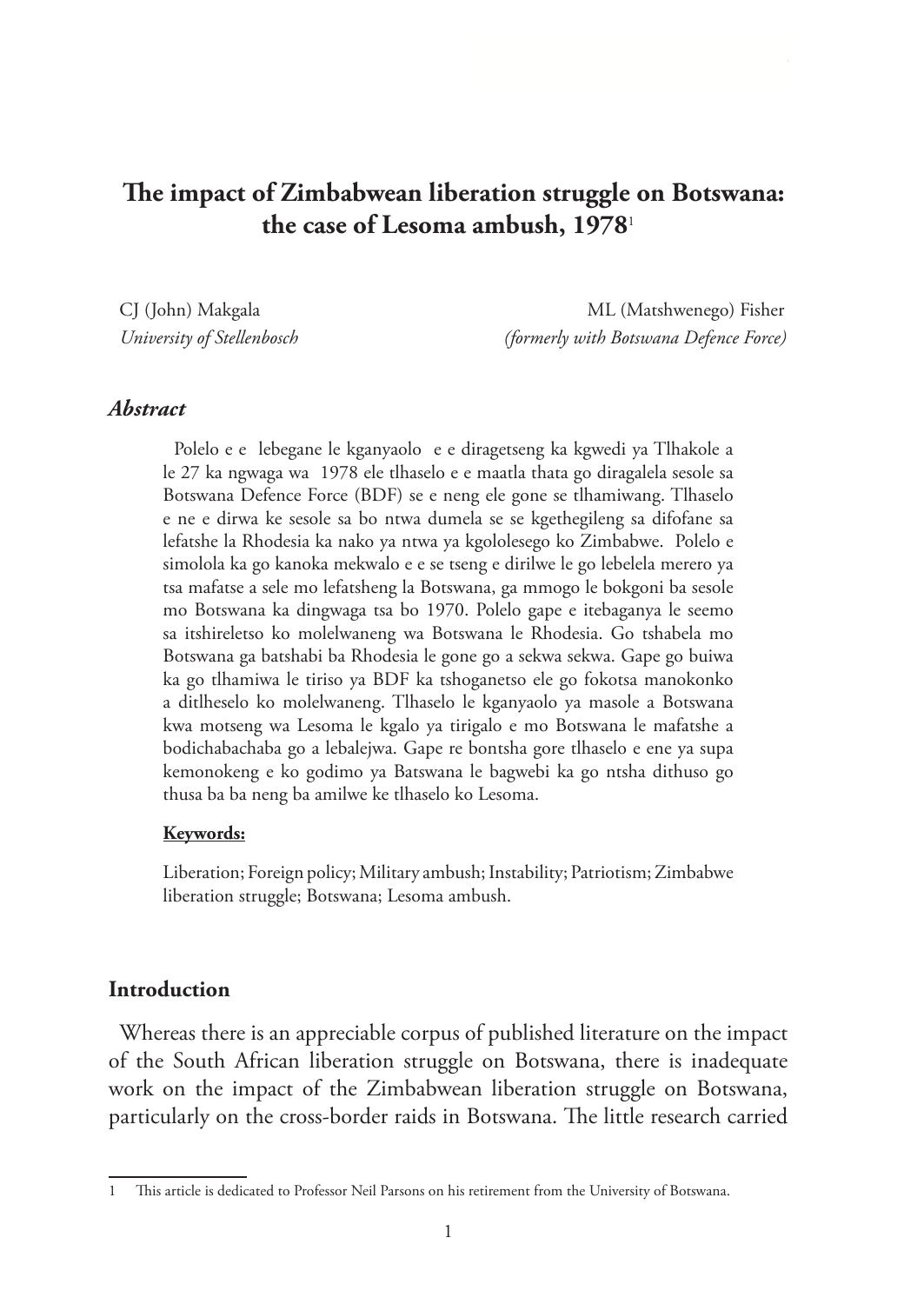out is limited to about two unpublished BA student research essays.2 Despite being fairly well researched and written these student essays lack conceptual approach to Botswana's position on international relations. Moreover, they do not focus on the Lesoma incident. Richard Dale's numerous works on Botswana and Zimbabwe during this period do not contain a systematic study of the Lesoma ambush, which he refers to as the BDF's first 'baptism of fire'.3 Neil Parsons, Thomas Tlou and Willie Henderson's biography of Seretse Khama does cover Lesoma and its aftermath but this is very brief as they were concerned with many other issues and events in the life of Botswana's first President.4 These authors refer to the Lesoma massacre as 'the most traumatic moments so far in the history of Botswana<sup>'</sup>.<sup>5</sup> A recent seminar paper by the historian, Part Mgadla, goes some way in addressing the issue but it focuses on the liberation struggle on a larger scale covering South Africa, Namibia, Zimbabwe and Mozambique, and does not provide a micro-study which this paper does.6 In 2000 the Commander of the BDF, Lieutenant General Matshwenyego Louis Fisher, assembled a research team of seven members to conduct field research and compile a report on the ambush. The data in the resultant BDF report, which was not an academic work but mainly tailored for the needs of the  $BDF<sub>l</sub>$ <sup>7</sup> is used in this essay as a primary source material.

<sup>2</sup> K Mabikwa, "Impact of the Zimbabwe liberation war on the border people: A case of North East District, 1970-1980" (BA research essay, University of Botswana, 2000) and R Sanoto, "The impact of the Zimbabwe liberation war on the Babirwa, 1970-1980" (BA research essay, University of Botswana, 1992).

<sup>3</sup> R Dale, "The creation and use of the Botswana Defence Force", *The Round Table*, 290, 1984, p. 223. Some of his works are: R Dale, "loosening connection in Anglophone southern Africa: Botswana and Rhodesian regime, 1965-1980", *Journal of Contemporary African Studies*, 2, 1983, pp. 257-258 and R Dale*, Botswana's search for autonomy in southern Africa* **(**Westport, Conn., Greenwood Press, 1995).

<sup>4</sup> N Parsons, T Tlou and W Henderson, *Seretse Khama, 1921-1980* (Braamfontein, Macmillan, 1995), pp. 353- 355; Also see T Tlou and A Campbell, *History of Botswana* (Gaborone, Macmillan,1997), pp. 383-384.

<sup>5</sup> P Parsons, *at el*, *Seretse Khama*, p. 353.

<sup>6</sup> P Mgadla, "Deportations, kidnappings, espionage, threats and intimidation during the liberation struggle in Botswana, 1965-1985" (Paper, The South African Historical Association conference, University of Cape Town, 25-29 June 2005); WG Morapedi, "The dilemmas of liberation in Southern Africa: The case of Zimbabwean liberation movements and Botswana, 1957-1980" (Paper, the South African Historical Association conference, University of Cape Town, 25-29 June 2005); B Gumbo, "Liberation wars-tourism woes: The impact of Southern African liberation wars on tourism in Botswana: The case of Chobe" (Paper, The South African Historical Association conference, University of Cape Town, 25-29 June 2005).

<sup>7</sup> Botswana Defence Force (BDF), "Lesoma ambush: A case study" (Paper, Sir Seretse Khama Barracks, 2000). This source is classified. The research team conducted intensive oral interviews with important political leaders, senior government officials, military leaders, Lesoma village headman and survivors of the ambush and Lesoma villagers. Among the interviewees were Lt. Gen M Merafe (the then commander of BDF), D Kwelagobe (cabinet minister at the time), Dr K Koma (leader of Opposition in Parliament, 1984-2004), LM Selepeng (permanent secretary in the Office of the President in 1998), P Steenkamp (Permanent Secretary in the Office of the President in 1978), Maj. Gen. Motang (BDF), Col. M Rankhudu (BDF), Maj. B Malesu (BDF) and Kgosi A Kheswe (Lesoma).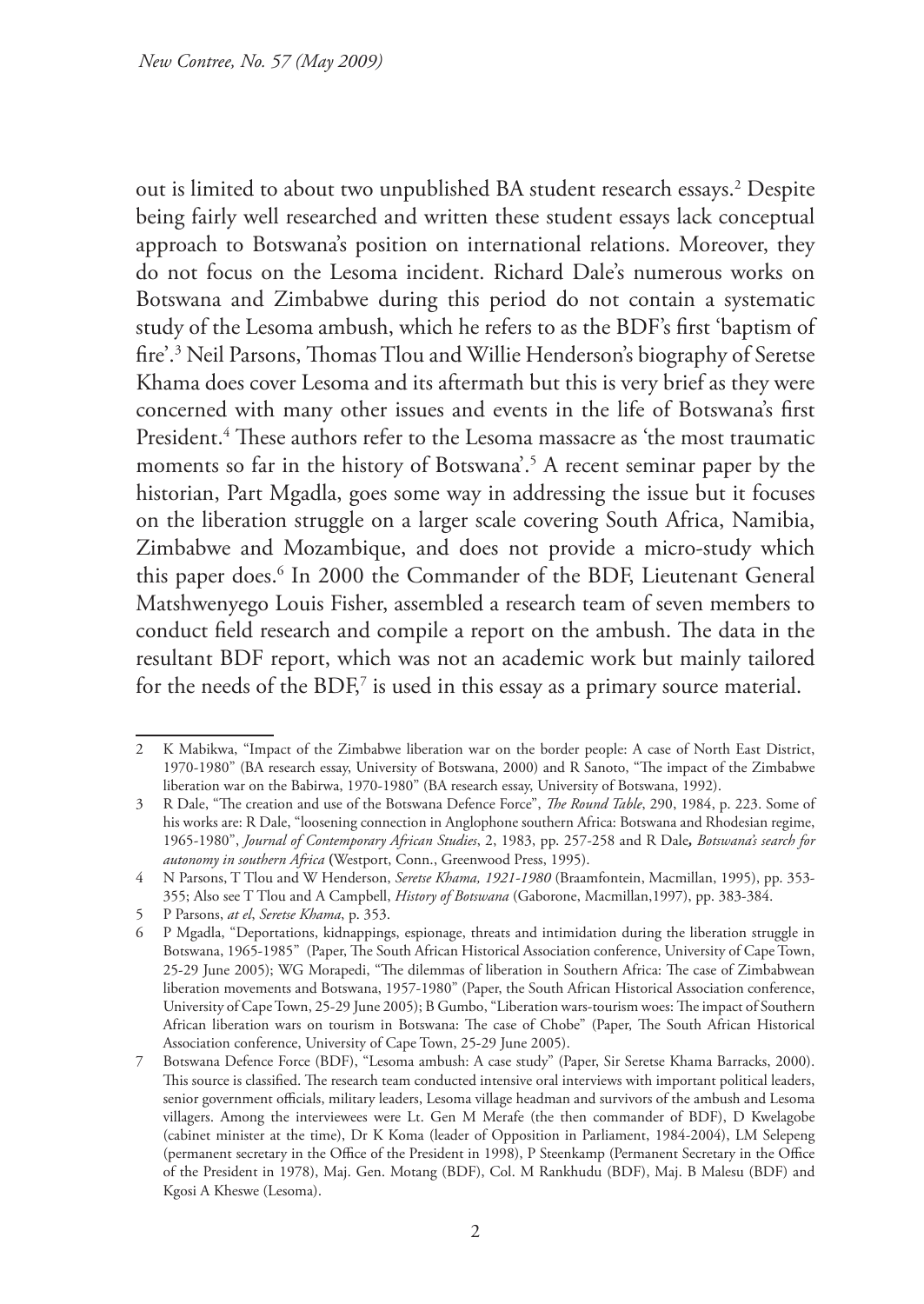This essay examines an aspect of international relations in a small and the then desperately poor Botswana, which at the time was sandwiched between hostile and vicious white minority regimes. In 1966 Botswana attained independence from Britain with the pragmatic and far-sighted Sir Seretse Khama as President. The situation was worsened by the fact that Botswana, a landlocked country, was heavily dependent on apartheid South Africa for her essential imports, exports and infrastructure. Many Batswana were still working in the South African mines, farms and other sectors. Botswana also relied on Rhodesia (Zimbabwe), a South African ally. Some Batswana in the north-eastern part of the country had relatives and employment in Rhodesia. The long and porous border between Botswana and Rhodesia meant that people easily crossed from one side to the other and vice versa.

Mabikwa wrote:<sup>8</sup>

[T]he border was originally a road from Tati to Pandamatenga, running right through the middle of villages. It was established in 1895, marked on the ground in 1959 and fenced in 1978.

Therefore, the people in the border area had relatives on both sides of the border.

Right from the beginning Botswana's precarious situation meant that her foreign policy and approach to the liberation movements had to be a very cautious one.9 Rhodesia and South Africa were too powerful economically and militarily while Botswana did not even have an army until 1977. Even then the BDF could not match the tried and tested, and well equipped Rhodesian army which received assistance from the more powerful South Africa. Therefore, Seretse's anti-apartheid government chose to provide moral support to the liberation movement while ensuring that they did not set military bases in

<sup>8</sup> K Mabikwa, "Impact of the Zimbabwe Liberation War on the Border People…" (BA research essay, University of Botswana…), p. 2; JH Polhemus, "Botswana's role in the liberation of Southern Africa"; LA Picard, *Evolution of modern Botswana* (London, Rex Collins, 1985), p. 229; LH Gann and TH Henriksen, *The struggle for Zimbabwe: Battle in the bush* (New York, Praeger, 1981), p. xi; JTM Nyamupachitu, "Bechuanaland Protectorate-Southern Rhodesia international border: Its effects on the partitioned Ikalanga speaking society, 1890-1966" (BA research essay, University of Botswana, 1989).

<sup>9</sup> BZ Osei-Hwendie, "The role of Botswana in the liberation of southern Africa", W Edge and MH Lekorwe, *Botswana: Politics and society* (Pretoria, JL van Schaik, 1998), pp. 425-439; DR Black, "Botswana: The small but steady hand", DRB Mugyenyi and LA Swatuk, *Foreign policy in small states* (Halifax, Nova Scotia, 1988); R Dale, "The challenges and restraints of white power for a small African state: Botswana and its neighbours", *Africa Today*, 25 (3) July-September, 1978; R Ajulu and D Cammack, "Lesotho, Botswana and Swaziland: Captive States", D Martin and P Johnson, *Destructive engagement: Southern Africa at war* (Harare, Zimbabwe Publishing House, 1986), pp. 139-169; GA Sekgoma, "A note on Botswana's foreign policy and ideological stance", *Trans-African Journal of History*, 19, pp. 152-164.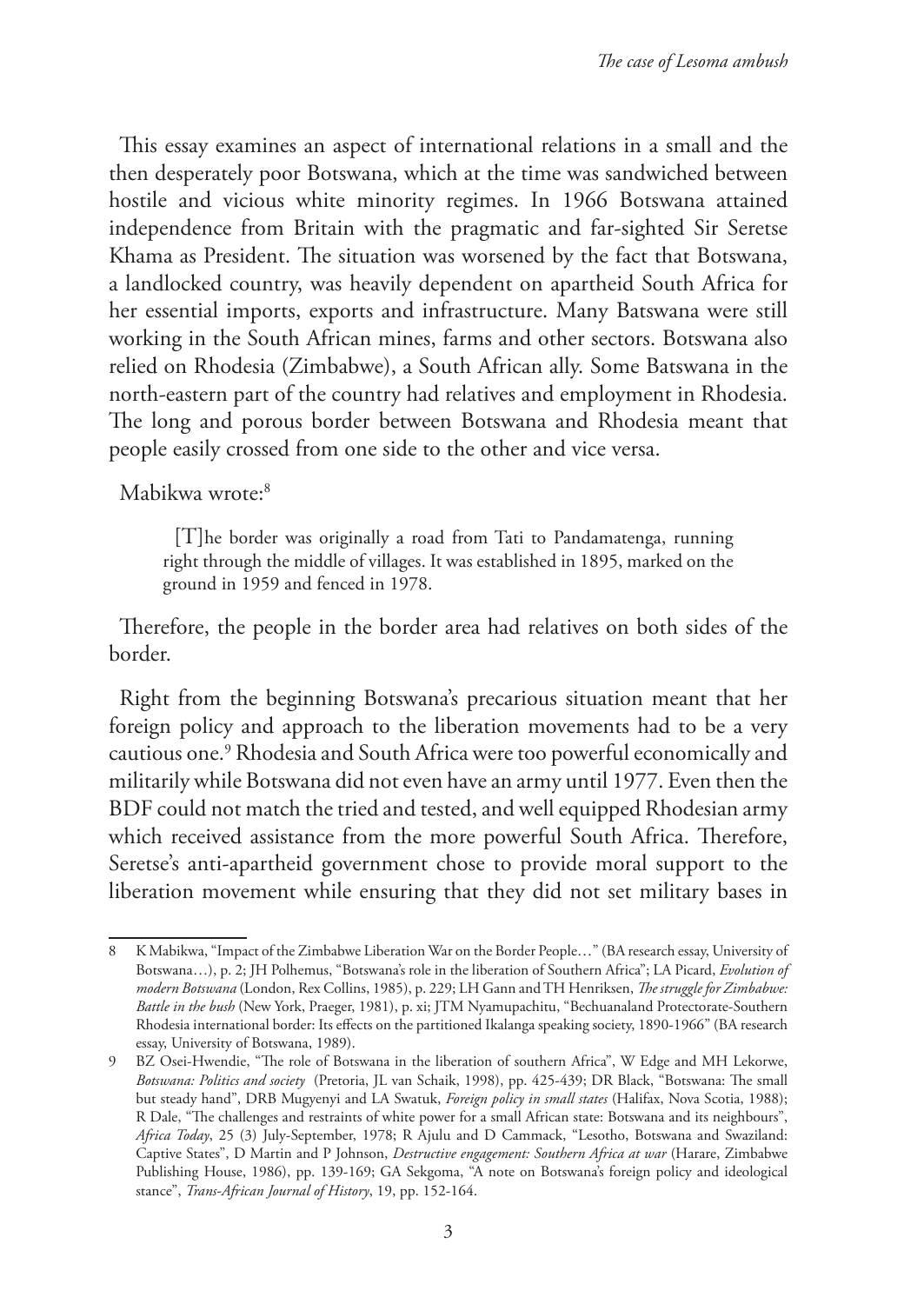the country from which they could launch attacks into Rhodesia. This was similar to the initial position of Zambian President, Kenneth Kaunda, who was steadfastly opposed to armed struggle until 1965 when Rhodesia rebelled against Britain and the latter seemed reluctant to exert heavy pressure on Rhodesia in order to allow black majority rule. Despite Botswana's extracaution, alongside other independent Southern African states the country was a member of the Frontline States which sought to replace white minority rule with majority rule in Southern Africa.<sup>10</sup>

While Britain was granting her African colonies political independence in the 1960s in Rhodesia the resistance to Black majority rule was so serious that Prime Minister Ian Smith opted for Unilateral Declaration of Independence (UDI) from Britain in order to maintain the *status quo*. 11 Efforts for a negotiated peaceful settlement with the African majority bore no fruit and in the early 1970s the liberation movement in Rhodesia intensified armed struggle against the recalcitrant Smith regime.<sup>12</sup> The war spilled into Botswana as the Rhodesian army pursued the liberation fighters or guerrillas into the country. By the mid 1970s the situation had gotten out of hand and many Batswana in the border area were adversely affected. This forced the Botswana government to set up the BDF for the defence of the Botswana-Rhodesian border. It was within this context that while the Rhodesian soldiers were in pursuit of guerrillas they ended up ambushing a BDF Platoon near Lesoma village in February 1978.

### **Contextual framework**

In this article the traditional geopolitical or 'territoriality' paradigm which emphasises the advantages of a country's geographical position in foreign policy or international relations is utilized. It was argued that the mainland USA was protected by the Atlantic and Pacific Oceans which made her secure against the attacks which European countries suffered during the First World War.<sup>13</sup> Whereas this theory was seen as obsolete owing to the advent of the

<sup>10</sup> S Smith, *Frontline Africa: The right to a future* (Oxford, Oxford University Press, 1990).

<sup>11</sup> RC Good, *UDI* (London, Faber & Faber, 1973).

<sup>12</sup> N Bhebe and T Ranger, *Soldiers in Zimbabwe's liberation war* (London, Portsmouth NH, and Harare, Heinemann and University of Zimbabwe Press, 1995).

<sup>13</sup> JH Stoessinger, *The might of nations: World politics in our time* (New York, McGraw Hill, 1993), p.13, HJ Morgenthau, *Politics among nations* (New York, Alfred A Knopf, 1967), p. 106.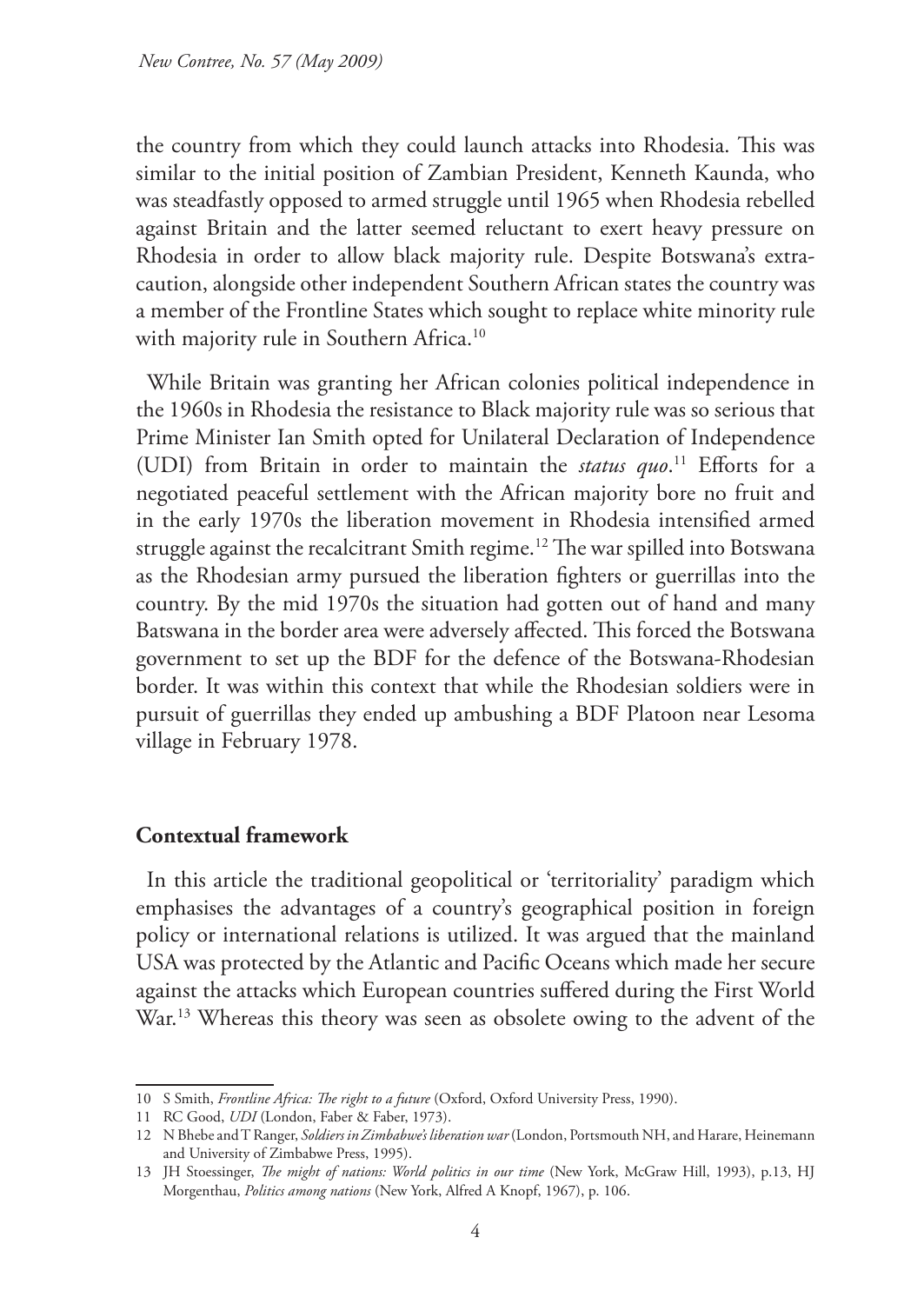atomic age and intercontinental ballistic missiles capability<sup>14</sup> it seems to hold in case of small nation states with small budgets and relying on outmoded conventional weaponry. This was the case between Botswana, Rhodesia and the Zimbabwean liberation movements. "The Rhodesian army essentially waged war with the technology of the second world war – aircraft, motor transport and artillery. The guerrillas made war in the style of a nineteenth century colonial army, depending on carriers for their transport, on food bought from or voluntarily supplied by villagers, and on the recruits on the refugees who had fled to Zambia and Mozambique", writes Lacquer.15

The argument of the writers is that if Botswana did not have common borders with the white minority regimes, the borders which the guerrillas easily crossed to launch attacks in Rhodesia, Botswana would not have suffered cross-border attacks from the Smith regime. A good example is Tanzania which provided training camps for South African and Zimbabwean freedom fighters but did not suffer cross-border reprisal raids which Botswana endured.

The territoriality disadvantage and lack of resources to establish an army forced the government of Botswana to adopt an idealistic foreign policy. The idealist approach entails relying on morality and respect for human rights, cooperation between states and through international organisations and the upholding of international law for purposes of conflict resolution<sup>16</sup> or peaceful co-existence as it became known in the Botswana's diplomatic parlance. While Botswana's situation can be explained through the idealist paradigm her overbearing and ruthless neighbours related with her in a manner suited to the realist or 'struggle for power' approach. This was demonstrated by their heavy militarization and disregard for international law, human rights and international institutions in order to maintain their racist regimes and exploitation of the black majority economically.<sup>17</sup>

This section is ended with an illustration of how the liberation war affected the Rhodesia's relations with the United States of America (USA), Britain and the United Nations. While this is a familiar story it is worth retelling for purposes of contextualisation as well as giving the paper an important Cold

<sup>14</sup> JH Herz, *International politics in the atomic age* (New York, Columbia University Press, 1959), p. 22.

<sup>15</sup> W Lacquer, *Guerrilla: A historical and critical study* (London, Weidenfeld & Nicolson, 1977), p. vii.

<sup>16</sup> FS Pearson and MJ Rochester, *International relations: The global conditions in the late twentieth century* (New York, McGraw Hill, 1992), p. 18; JS Goldstein, *International Relations* (New York, Harper Collins College, 1996).

<sup>17</sup> On South Africa's foreign policy see J Barber and J Barratt, *South Africa's foreign policy: The search for status and security, 1945-1988* (Cambridge, Cambridge University Press, 1990).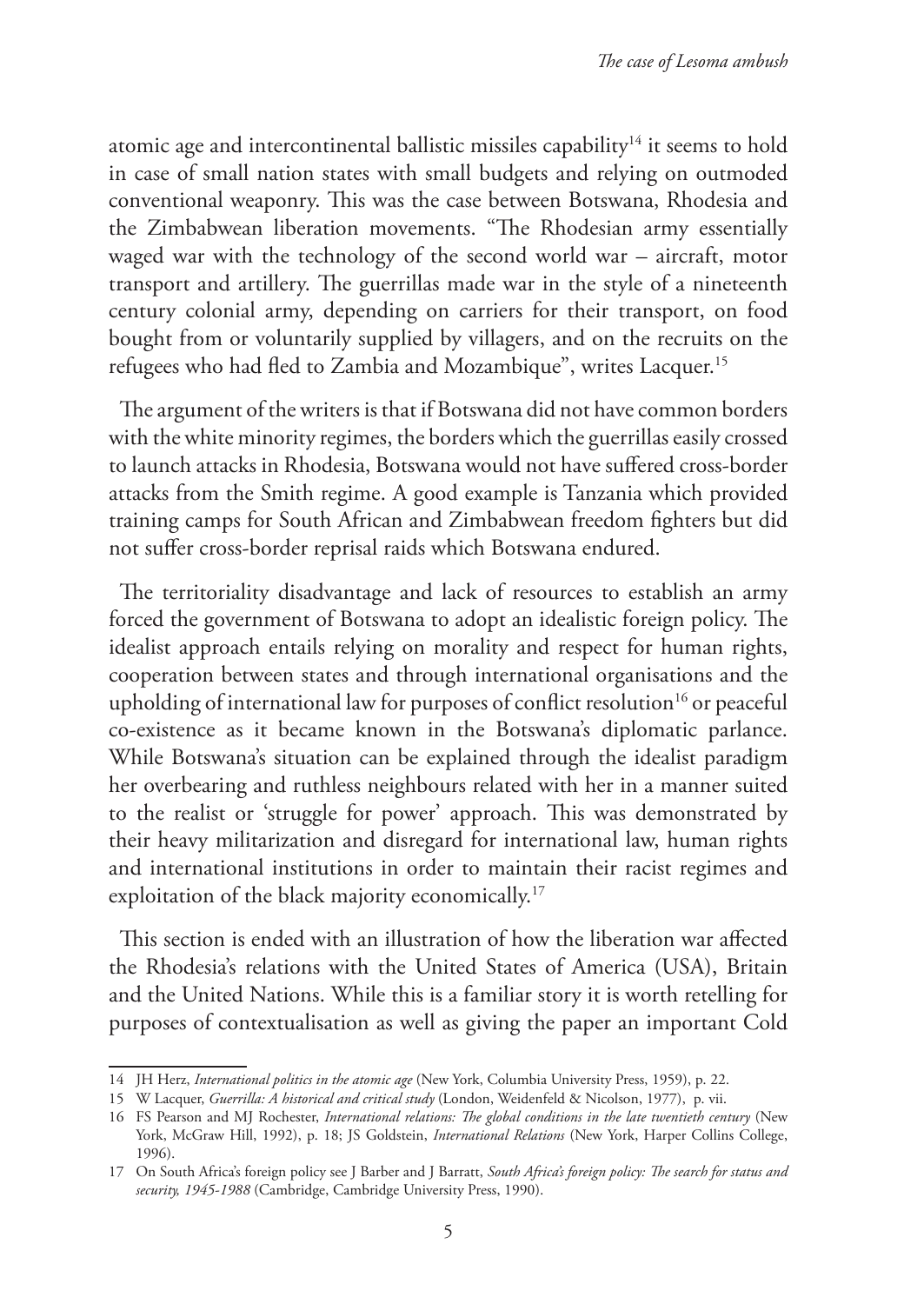War dimension. The adoption by Rhodesia in 1961 of a new constitution which totally disenfranchised the African majority and approved by Britain gave impetus to radical nationalists seriously considering armed struggle for attainment of freedom. While the United Nations called for inclusion of the Africans in the voters roll Britain requested the Smith regime to strike a compromise with the Africans. The defiant Smith responded through the UDI in 1965.

By 1964 the liberation movement groups cadres were training in guerrilla tactics and sabotage in Ghana, Algeria, Tanzania, North Korea, Cuba, the Soviet Union and China. The liberation movement also obtained conventional arms from the socialist states. On arrival from training the cadres, who lacked experience in guerrilla combat tactics became easy pickings for the Rhodesian forces. An example reminiscent of the Lesoma ambush was a running battle between Rhodesian security forces and the liberation movement insurgents near the town of Sinoia on 29 April 1966. This incident resulted in seven Africans killed and many others arrested, while a great deal of equipment was recovered by the Rhodesian soldiers. Kenneth Kaunda's disillusionment with the British government and the Smith regime led him to supporting armed struggle and even honoured the guerrillas who fell to the Rhodesian forces at Sinoia as martyrs.<sup>18</sup>

For its part the United Nations' Security Council voted for selective economic sanctions against Rhodesia. However, this was not enough as countries such as the USA continued trading with the Smith regime by importing chromium from Rhodesia. Therefore, in 1968 the Security Council extended sanctions to all imports and exports with exception to emergency food and medical supplies. However, for Botswana sanctions against Rhodesia could not be applied wholly as Seretse pointed out in 1968:

As a young country we are concerned with the development of our resources, some of which involve Rhodesia. We feel we cannot go to the whole hog and carry out the United Nations resolutions to the letter.<sup>19</sup>

The success of the liberation movements in Angola and Mozambique led to new pro-Marxist governments in 1975. This development together with the intensification of the Zimbabwean liberation war, which received major boast from the Mozambican government, forced the USA, through its Secretary of

<sup>18</sup> RC Good, *UDI*, p. 235.

<sup>19</sup> GM Carter and EP Morgan, *From the Frontline: speeches of Sir Seretse Khama* (London, Rex Collins, 1980), pp. 20-21.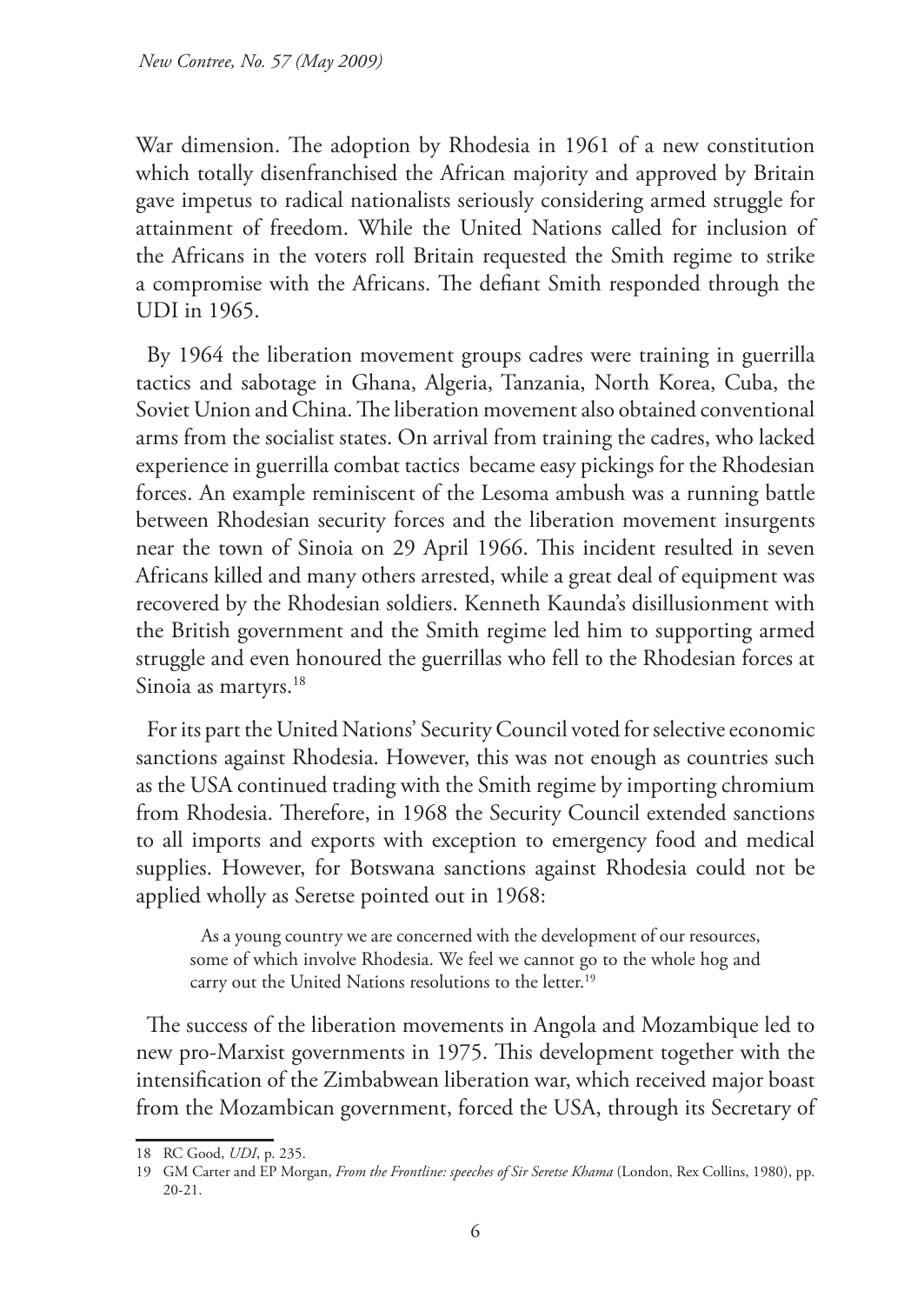State, Henry Kissinger, in 1976 to declare that his country would no longer give material and diplomatic backing to the Smith regime. Efforts by Kissinger and the British to convince the Smith regime to acquiesce to African majority rule did not bear fruit until November 1977 as the guerrillas further intensified their military campaign. In November 1977 negotiations for one-man-onevote began between influential Western powers, the Zimbabwean liberation movements and Ian Smith amidst the escalating guerrilla warfare. With the war consuming more than half of the Rhodesian national budget Smith was forced to accede to the demands of the nationalists. Lengthy negotiations with the nationalist leaders which were backed by more guerrilla attacks led to final agreement and genuine elections in February 1980 and independence for Zimbabwe. The dejected Ian Smith would later claim that he was betrayed by Britain and South Africa.<sup>20</sup>

## **The security situation on the Botswana-Rhodesia border area, 1965- 1978**

The UDI and adoption of armed struggle as a vehicle to freedom in Rhodesia coincided with Botswana's independence. Unlike many African countries, which were attaining independence from departing Europeans powers, Botswana inherited no army. The country relied on the small paramilitary Police Mobile Unit (PMU) to patrol the borders and apprehend armed guerrillas, who under Botswana's no 'springboard' policy had to be disarmed and escorted to Zambia.<sup>21</sup> The only assistance the British gave Batswana was providing two of its army personnel to train members of the PMU in 1967. Through a bilateral agreement in 1968 Britain provided the Botswana Police Force (BPF) with army instructors.<sup>22</sup> Nevertheless, the small number of police officers meant that the country was seriously under-policed. The National Development Plan no.1 (1965-1973) indicated the intention of augmenting the BPF from 1090 to 1265 personnel.

By the end of November 1976 the security situation on the Botswana-Rhodesia border, particularly the North East area, began to worsen. On three occasions in one week the Rhodesian security forces skipped the border into Botswana without provocation. Rhodesian refugees also began to pour into

<sup>20</sup> I Smith, *The great betrayal: The memoirs of Africa's most controversial leader* (London, Pan, 1997).

<sup>21</sup> N Parsons, et al, *Seretse Khama*, p. 342.

<sup>22</sup> R Dale, "Creation and Use of BDF…", *Round Table*, 290, 1984, p. 218.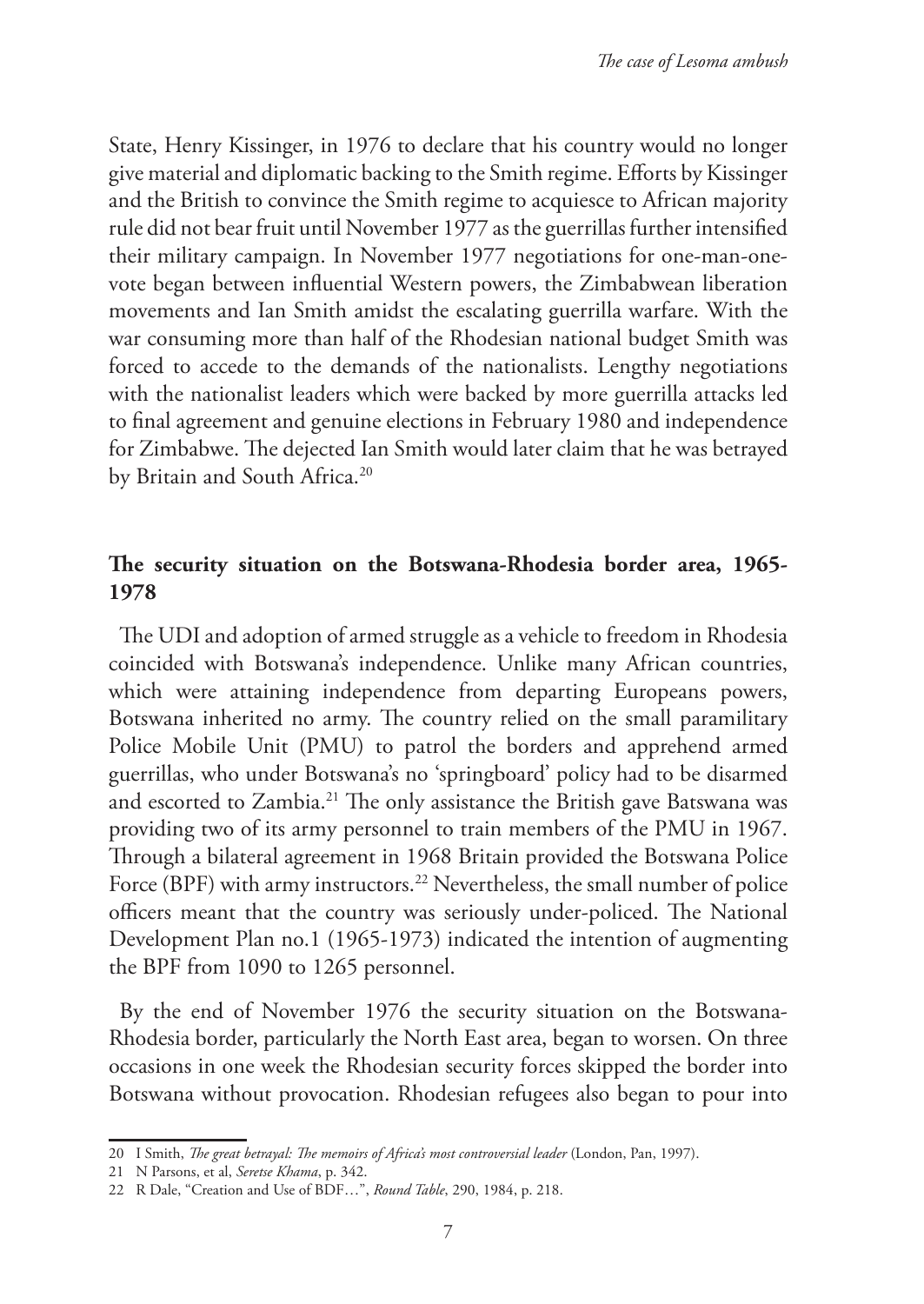Botswana fleeing misery back home.23 In December 1976 Vice President Quett Masire lamented that:

since the  $27<sup>th</sup>$  December 1966 thirty-one violations of our territorial sovereignty by members of the Rhodesian security forces have come to our notice. Twelve of them have taken place this year, the situation is serious… murder, arson, kidnapping and destruction of houses with explosives are directed at Batswana, not just refugees.<sup>24</sup>

Since the Rhodesians killed and harassed Batswana inside Botswana without encountering any military resistance the country was forced to increase the personnel of the PMU. Moreover, there was mounting pressure for the country to establish a fully fledged army to counter the Rhodesian attacks. Meanwhile the situation deteriorated further, and in mid December 1976 the Smith regime declared the Botswana-Rhodesia frontier a war zone code named Operation Tangent. In practice this area stretched deep into Botswana. Dusk to dawn curfews mounted by the Rhodesians became common in the area. Rhodesian helicopters dropped leaflets on the Ramakgwebana border headlined: "NOTICE TO ALL PERSONS LIVING ALONG THE BORDER". The contents read:25

The new law says that you may not go within five kilometres of the border between sunset and sunrise each day. This is an order made in terms of Section 14(1) of the Emergency Powers (Maintenance of Law and Order) Regulations of 1974, by the Protecting Authority for Matebeleland Province'.

The helpless Botswana government could only seek assistance from the United Nations. Seretse Khama rejected Rhodesian offers of negotiations simply because the solution to the problem was for the Smith regime to respect Botswana's frontiers.

The obdurate Smith regime did not heed Botswana's plea and on the night of 17-18 December 1976 the notorious Rhodesian Selous Scouts (SS)<sup>26</sup> crossed into Botswana and intimidated the Francistown PMU camp with machine gun fire. Seretse and his Cabinet responded by declaring the area 30 kilometres from the Rhodesian border a "protected zone" with the police empowered to

<sup>23</sup> See Botswana National Archives (BNA), Gaborone, "Francistown Refugee Administration Commission Reports", Office of President (OP) 27/3; OP 27/4/74, 1972-1973.

<sup>24</sup> Republic of Botswana, "Rhodesia attacks Botswana", *Hansard 60,* 17 December 1976 (Gaborone, Government Printing, 1976).

<sup>25</sup> BNA, Rhodesian Government, " Notice of curfew" (Salisbury), OP, 9/19.

<sup>26</sup> P Stiff, *Selous scouts: Rhodesian war – a pictorial account* (Alberton, Galago, 1984); B Cole, *The Elite: The story of the Rhodesian Air Service* (London, Bloomfield Books, 1984).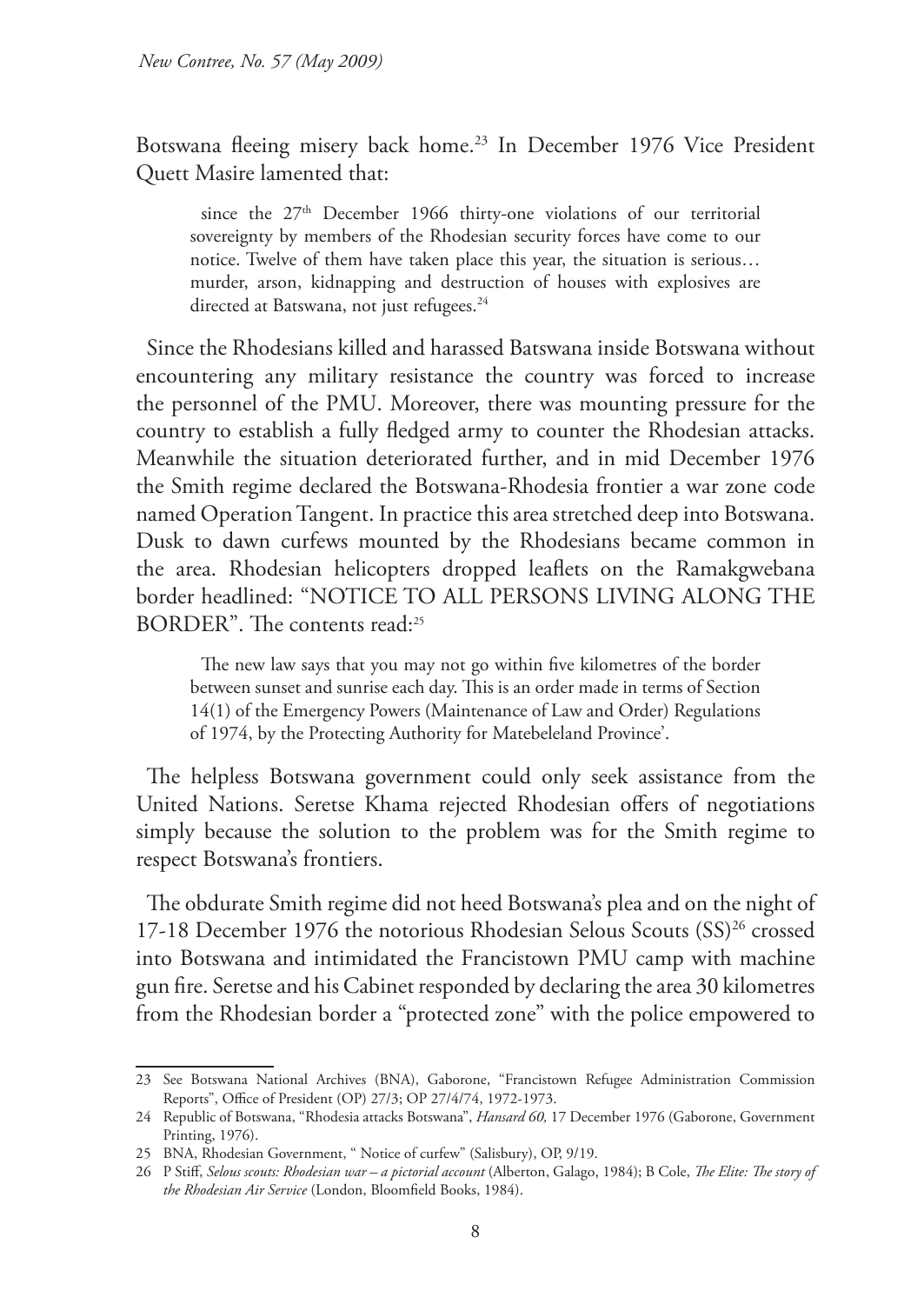stop and search unhindered in this zone. The understaffed PMU mounted serious patrol of the protected zone through roadblocks and at one point shot dead one 'coloured' man for giving them a hard-time.<sup>27</sup>

The security situation along the Rhodesian border deteriorated by the day and threats, shootings and kidnappings of Batswana into Rhodesia became common.28 Arson and killings perpetrated by the Rhodesian agents were also reported on the Botswana side of the border. Although the government was forced to expand the skeletal staff of the PMU this was not enough.<sup>29</sup> In the morning of 19 January 1977, one Elsie Ndlujula of Jackalas No.2 village sustained serious injuries after being shot while she was fetching water from the Ramakgwebana River.<sup>30</sup> Another of many acts of intimidation and naked aggression by the Rhodesian soldiers was the shooting from across the Ramakwebana River of about ten shots at a 16 year old boy as he was trying to salvage thatching grass from a hut his family had abandoned owing to acts of intimidation and harassment by the Rhodesian soldiers. In March 1977 it was reported that about four Batswana from Moroka and Mahatane villages were kidnapped by the Rhodesians.<sup>31</sup>

The worsening security situation adversely affected the socio-economic fabric of the people on the border area. Some Rhodesian refugees, who were awaiting transportation to Zambia were accused by Rhodesian forces as guerrilla fighters who were launching attacks in Rhodesia from Botswana. Other Batswana working in Rhodesian urban areas had to return home where they faced bleak future and serious security concerns. As the security deteriorated on the border area some people relocated to areas far away from the war zone. This meant that they left their crop-fields and cattle-posts unattended and there were reports that Rhodesian agents were smuggling cattle from Botswana into Rhodesia.32 In some cases starving refugees on their way to Francistown and other areas helped themselves to the farm produce.33 Furthermore, cattle from Botswana which strayed into Rhodesia were rarely recovered, and in cases where some recovery was made there was a serious risk of the beasts spreading

<sup>27</sup> P Parsons, et al, *Seretse Khama*, p. 343.

<sup>28</sup> P Mgadla, "Deportations, kidnappings, espionage" (Paper, The South African Historical Society conference, 25-29 June 2005).

<sup>29</sup> *The Botswana Daily News*, 5 January 1977; *Daily News*, 19 January 1977. The *Daily News* is a government owned daily newspaper and was the only local newspaper circulating in the country during this period and it is one of the main primary sources in this essay.

<sup>30</sup> *Daily News*, 21 January 1977.

<sup>31</sup> *Daily News*, 1 March 1977.

<sup>32</sup> Botswana, *Hansard 60,* 21 November to 1 December 1977 (Gaborone, Government Printing, 1977), p. 46.

<sup>33</sup> K Mabikwa, "Impact of Zimbabwe Liberation War", pp. 16-18.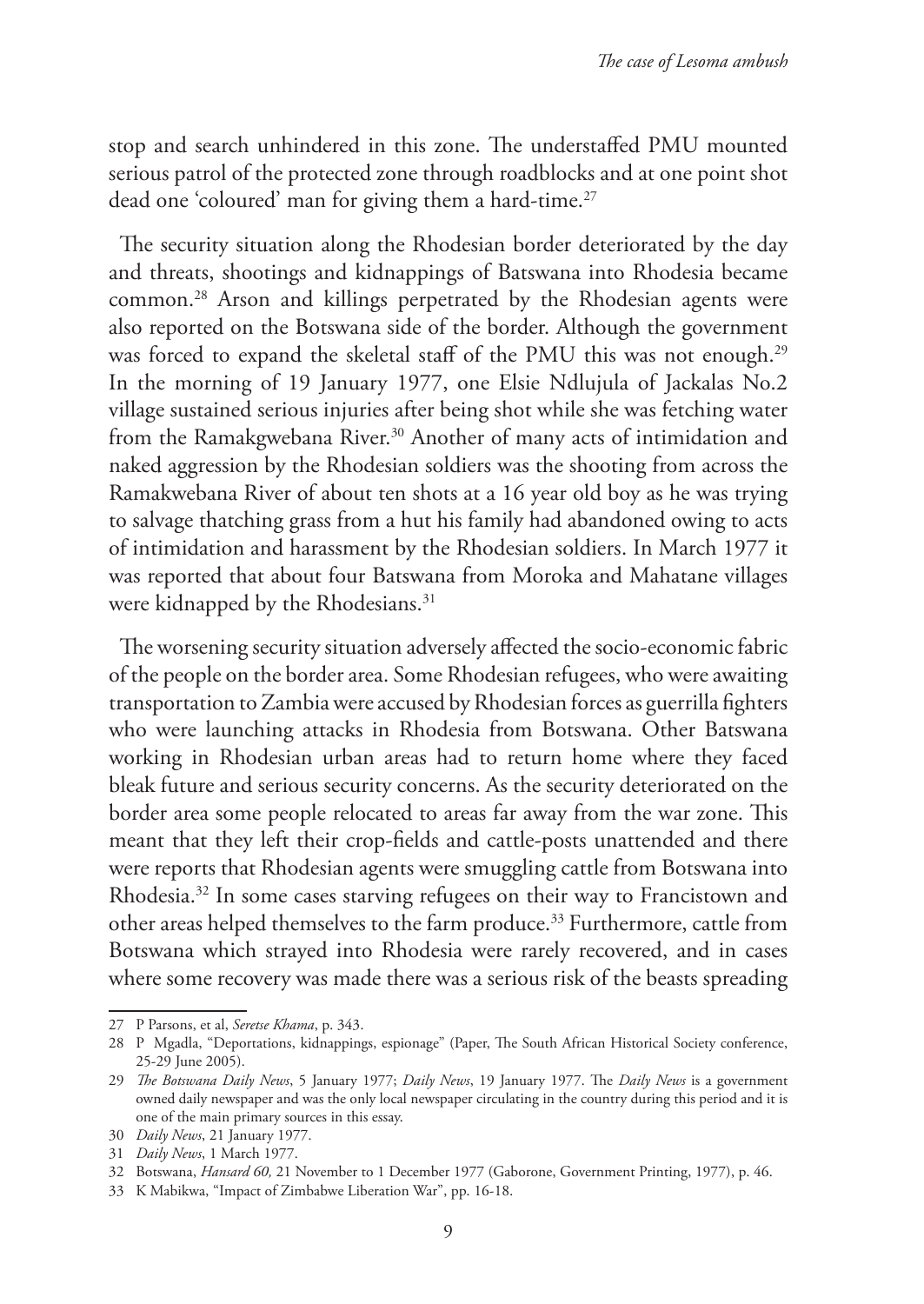animal diseases such as Foot and Mouth which occasionally breaks out in the area. This was a serious problem given the fact that beef was a key foreign exchange earner for Botswana during those years. In an effort to prevent the spread of animal diseases cattle recovered from Rhodesia were destroyed by the Veterinary Department and this added to the woes already faced by the local people. To add salt to injury there was no compensation to those affected in this way.34

Businesspeople operating in the border villages were subjected to a hard time from the Rhodesian soldiers and to some extent the guerrillas.<sup>35</sup> Guerrillas and refugees also relied on the local shops for their provisions, hence the shop-owners became targets for the Rhodesian soldiers who also looted the shops. So serious was the situation that by mid 1977 some businesses closed down. By December 1977 it was reported that:

[T]he Botswana businessmen in the north east district have closed their shops after being tipped that they are among the local people listed by the Rhodesian forces for abduction. The first man to close his shop was Mr E. Modiakgotla whose 16 year old son, Disang Modiakgotla was abducted by the Rhodesian forces on 25 November 1976. The second is from Magatane lands who so far has left the area for his own security.

Francistown was subjected to a number of 'bomb-scares' through anonymous telephone calls claiming that bombs were planted in certain business buildings and this led to interruptions of business in the affected business and the neighbouring ones.36 On the border villages important social activities or events such as funerals and weddings were also seriously affected as people limited their participation in them owing to security considerations. Fewer and fewer people attended funerals and weddings. A student wrote that 'Burial proceedings at cemeteries became very short. In certain instances, especially in instances where the deceased was a victim of the war, burials were conducted quickly in silence'.<sup>37</sup> Attendance at schools was also affected particularly as pupils who travelled long distances to school could be confronted by armed Rhodesian soldiers, a terrifying sight to the children.

<sup>34</sup> Botswana, *Hansard 59*, 31 August 1977.

<sup>35</sup> Mabikwa, "Impact of Zimbabwe Liberation War", pp. 24-25.

<sup>36</sup> *Daily News*, 7 February 1978.

<sup>37</sup> K Mabikwa, "Impact of Zimbabwe liberation war", p. 33.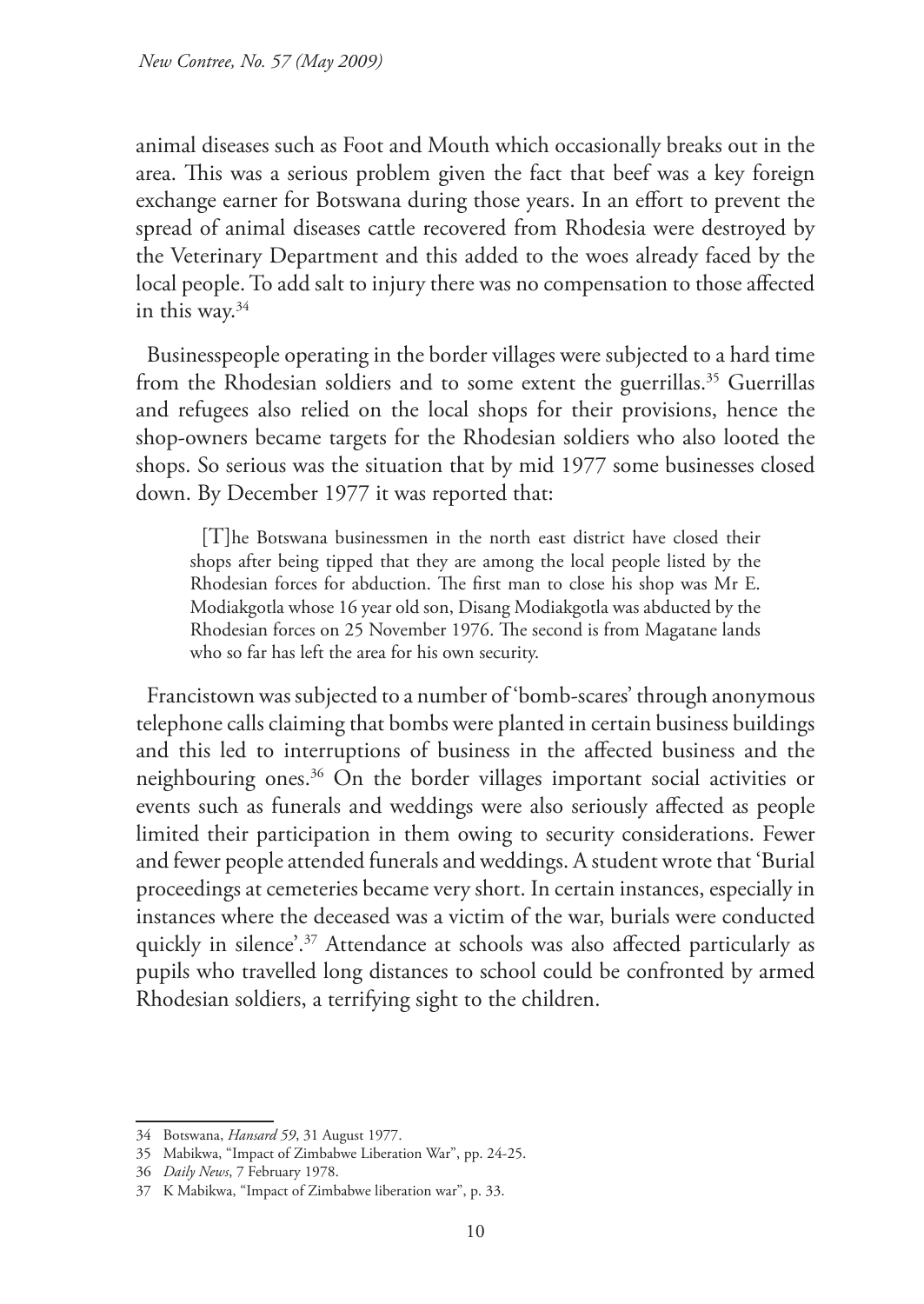### **The refugee factor**

In the 1960s, following independence, there was only a small number of refugees entering Botswana form the neighbouring countries. For instance, it is recorded that in 1967 only 42 refugees entered the country while 85 left and the total number of refugees in the country by December 1967 was 181.<sup>38</sup> However, by the end of 1968-69 some 3,371 refugees fleeing Portuguese colonial oppression and liberation war in Angola entered the north-western part of Botswana. Although during this time Botswana had not yet formulated a policy on political refugees it went ahead offering asylum to political refugees but announced its policy that such people must not engage in the violent overthrow of any country from within Botswana. The government enacted the Refugees Act in 1974 in line with the United Nations Charter and the 1951 Geneva Convention on refugee status. 39 This was also at the time when the Rhodesian liberation war was gaining momentum.

Naturally, the oppressed people in Rhodesia, South Africa and Angola fled into Botswana and became political refugees. Some Rhodesian refugees, who were awaiting transportation to Zambia for miliarUnfortunately, the Rhodesian forces claimed that these refugees were guerrilla fighters who launched attacks in Rhodesia from Botswana.<sup>40</sup> The Rhodesian forces used this excuse in order to launch attacks in selected targets in Botswana. According to Neil Parsons, Thomas Tlou and Willie Henderson:<sup>41</sup>

 …the situation was worsened by the opening of the Nata-Kazungula road or 'Botswana-Zambia highway' along the border on January 20<sup>th</sup>, 1977, as it was used both by hitch-hiking Zimbabwean guerrillas and increasing numbers of South African or Rhodesian vehicles. In the second week of January, Archie Mogwe took Botswana's plight o the United Nations, backed up by the foreign ministers of Zambia and Tanzania – with further support from Mozambique and Nigeria. Mogwe told the Security Council of 36 border incursions by Rhodesian forces 'obviously to intimidate the Government of Botswana into changing its present policy of giving refuge and assistance to victims of oppression'. The result was the Security Council's resolution No. 403 of 1977, adopted on January  $14<sup>th</sup>$ , which was send a special mission to Botswana to report as a matter urgency on resources needed to cope with the threat to security and the influx of refugees. Mogwe was 'hurt' because, even after West and East Germany combined to support the resolution, Britain and

<sup>38</sup> RT Kgosiemang, "The illegal border crossings: the evolution of the Botswana immigration policy" (BA research essay, University of Botswana, 1991), p. 8.

<sup>39</sup> *Botswana*, *Hansard,* August 1974 (Gaborone, Government Printing, 1974).

<sup>40</sup> BNA, *Sunday Times*, 17 February 1972, OP 27/46.

<sup>41</sup> P Parsons, et al, *Serese Khama*, p. 343. Also see *Daily News*, 14 January 1977.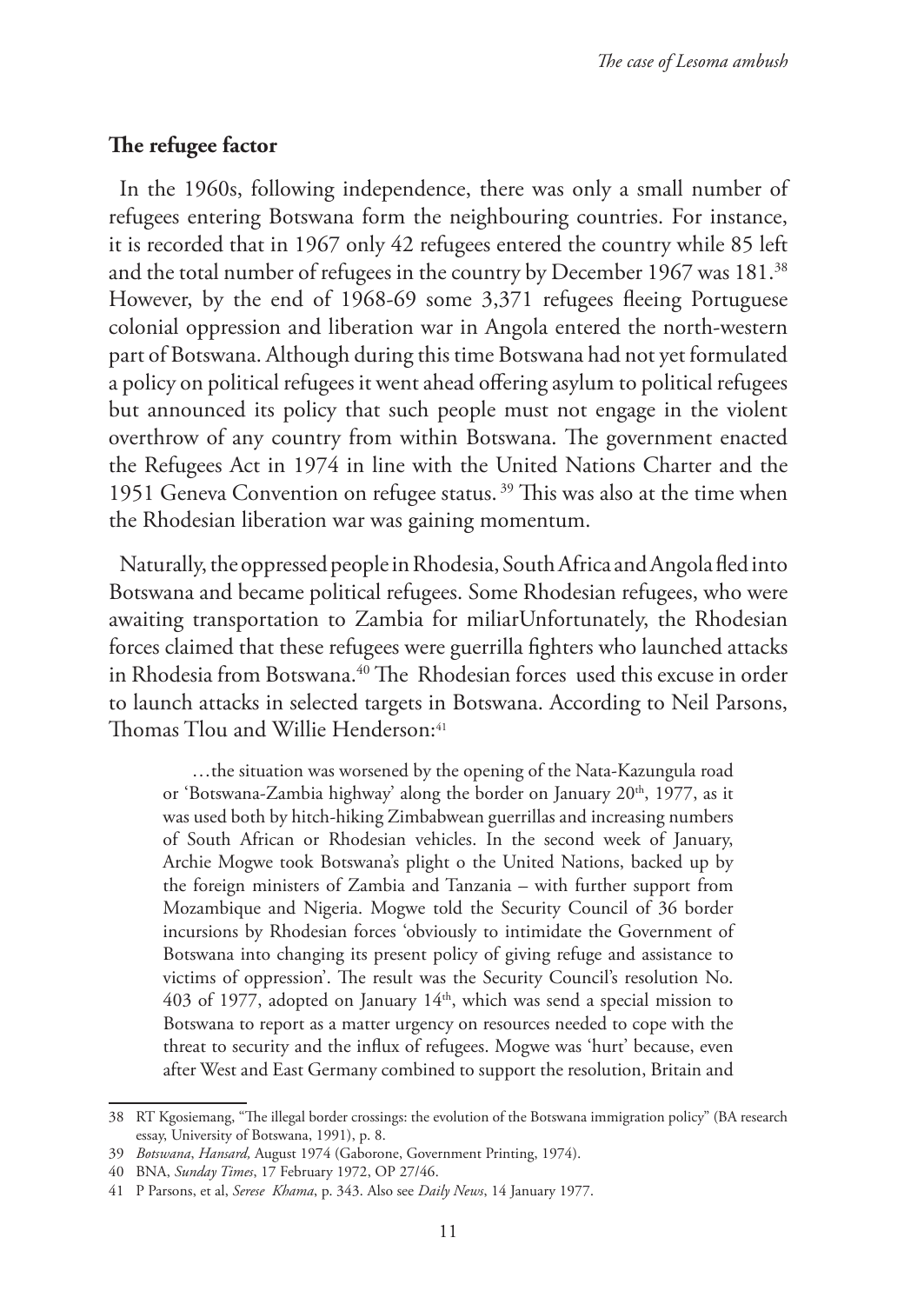the U.S.A. decided to abstain from voting for it, on the grounds that it would prejudice an early settlement to the Rhodesian problem.

By 1977 the Rhodesian refugees were flooding into Botswana and this put a great deal of strain on Botswana's meagre resources which had to be diverted from provision of developments for the citizens. With the refugees problem not raining but pouring in 1978 the government established a refugee camp in Dukwi to the north of Francistown.<sup>42</sup> Needless to say some agents (collaborators) of the Rhodesian regime on espionage missions masqueraded as refugees.

#### **Formation of the Botswana defence force, 1977**

With the situation on the border area not abating the government of Botswana was forced to pass a piece of legislation in March 1977 proposing the establishment of the BDF. The government had previously objected to the idea of an army citing financial constraints<sup>43</sup> and a rather false believe that no country could attack a defenceless and armless neighbour:<sup>44</sup>

The proposals were very modest: 'A' company was to have 140 men, while 'B' company was to have between 160 and 180. Mompati Merafhe of the Botswana Police was appointed the BDF commander, with Ian Khama –who was already on the battle-front with the PMU based at Francistown –as his second in command. The other problem that Botswana faced in setting up its army as an emergency measure was that both Britain and the US refused to sell arms and equipment without long procedures of official and congressional vetting which would take months, if not years, to complete. Botswana therefore turned to the ready international market for arms and purchased Soviet weaponry, notably the AK-47 assault rifle, with which to equip its new troops.

The BDF operated on a shoestring budget and also received donations from local and international well-wishers. Local donors included Francistown Civil Servants' Association branch<sup>45</sup> and the Botswana Red Cross Society<sup>46</sup> among others. An army is an important instrument for the enhancement of any

<sup>42</sup> I Maposa, "History and impact of Dukwi referee camp, 1978-1993' (BA research essay, University of Botswana, 1994); RJ Southall, 'Botswana as a host country for refugees', *Journal of Commonwealth and Comparative Politics*, 222, 1984, pp. 151-177.

<sup>43</sup> *Daily News*, 14 May 1977.

<sup>44</sup> P Parsons, et al, *Serese Khama*, p. 345.

<sup>45</sup> *Daily News,* 31 January 1978.

<sup>46</sup> *Daily News*, 3 February 1978.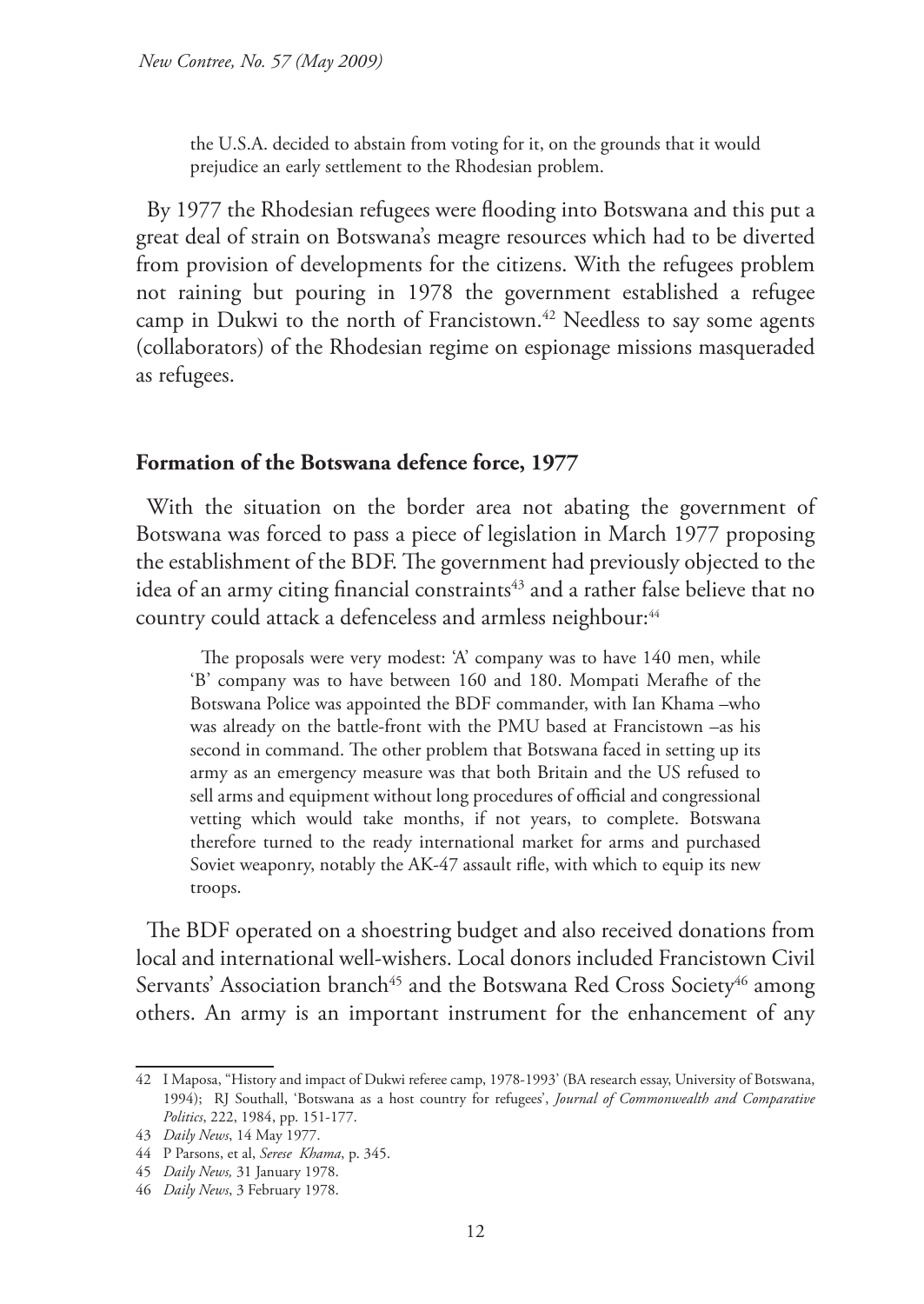country's foreign policy and the establishment of the BDF was no exception for Botswana as Richard Dale observed in 1983:47

the BDF can unequivocally serve as an instrument of foreign policy, the control of which in Botswana is handled by the Office of the President. Ever since the acquisition of independence, foreign policy in Botswana seems not to be a policy sector independent of, or superior to, other sectors; rather, it has been the handmaiden of the presidency and seems to have no independent base of power. This subservience is particularly significant for Botswana which, as a small power, needs to orchestrate all the instruments of domestic and foreign policy to maintain and perhaps even to enhance its leverage in global, continental, and regional politics.

However, the BDF had serious equipment limitations as it lacked critical conventional weapons such as Armoured Personnel Carriers (APCs), tanks, artillery, helicopters and communication equipment. All that the BDF had were five infantry companies equipped with personal weapons and some elements of support weapons in the form of automatics and mortars. The weapons and equipment held by the BDF compared poorly to the equipment held by their Rhodesian counterparts. Among equipment in its arsenal the Rhodesians force had Rocket Launchers, GPMG's, sophisticated personal weapons and helicopters used for operations and casualty-evacuation.<sup>48</sup>

This acute disparity meant that the BDF was more of a "token" army which could not hamper the aggression and attacks of the Rhodesian forces in Botswana since in May 1977 two most horrendous acts attacks took place. First there was a handgranade attack at Francistown's Mophane Cub where some 400 revellers were dancing to a live band music. This attack was followed by the first major attack on the BDF at its camp at Mapoka by the Smith's regime's helicopters and armoured troop carriers forcing the BDF to exchange fire for about two hours starting at about 3 o'clock in the afternoon. The Rhodesian soldiers numbered more than 150 while members of the BDF were 15. BDF reinforcements were sent but when they arrived at the scene of the fighting the rebel forces had withdrawn.<sup>49</sup> So serious was this Rhodesian aggression that at the end of May the United States and Britain expressed their dismay. Unfortunately, the "[i]nternational press coverage was mixed in

<sup>47</sup> R Dale, "Creation and use of BDF…", *Round Table*, 290, 1984, p. 221; M Handel, *Weak states in the international system* (Totowa, NJ, Frank Cass, 1981); RS Jaster, *A regional security role for Africa's Frontline States: experiences and prospects* (London, Adelphi Papers No.180, 1983) and Foltz WJ and HS Bienen, *Arms of the African: military influences on Africa's international relations* (New Haven, Yale University Press, 1985).

<sup>48</sup> BDF, "Lesoma ambush", p.20.

<sup>49</sup> *Daily News*, 18 May 1977.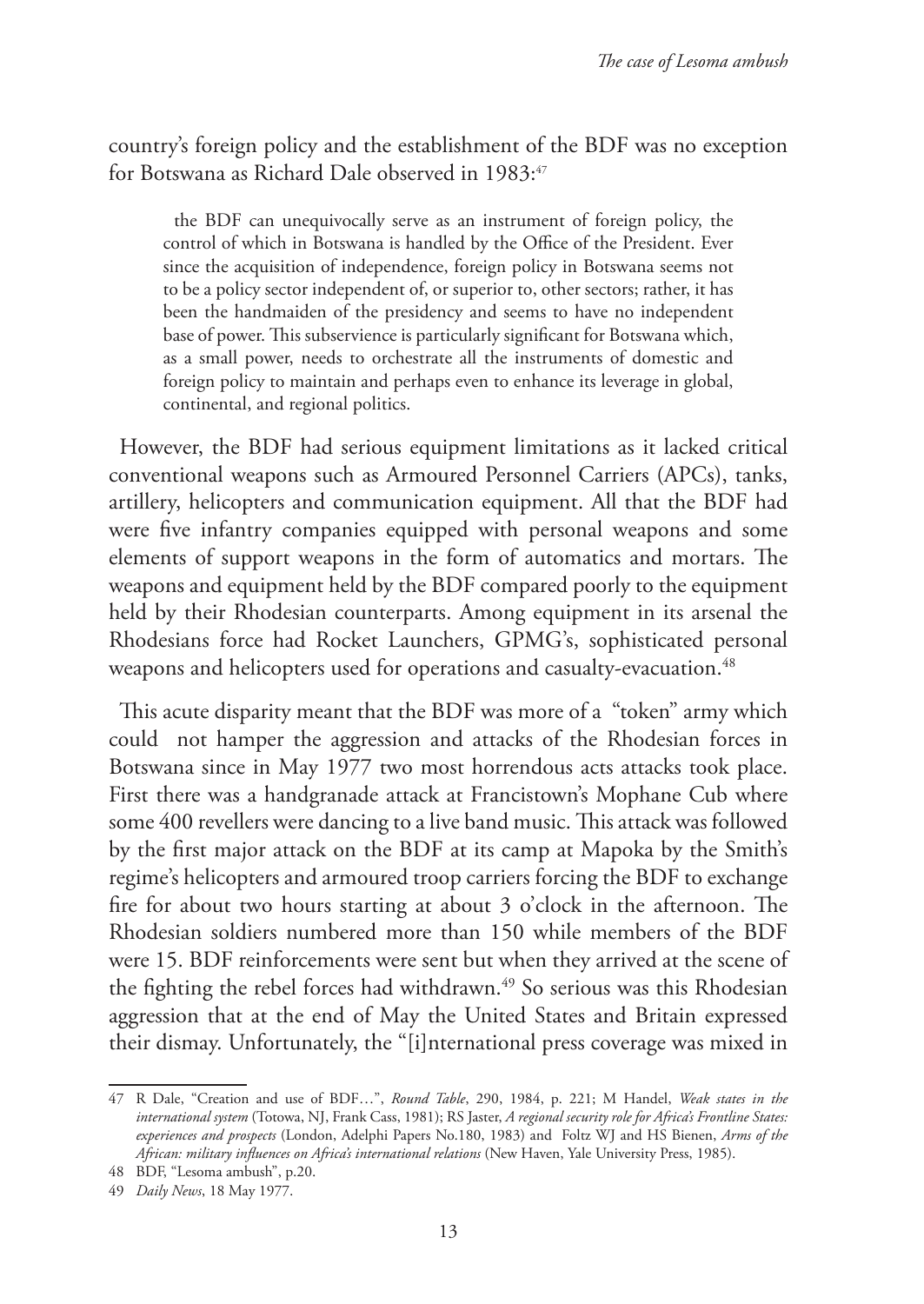its attitude towards Botswana. Everyday reporting of incidents on the border with Rhodesia was biased towards Rhodesia because correspondents lived in Salisbury or Johannesburg, where they always got the Rhodesian version of the events first". 50

### **The Lesoma ambush recounted**

The ambush, which claimed lives of fifteen BDF men and two civilian guides, took place at the Lesoma sand ridge on the route leading to the Nata-Kazungula road deep inside Botswana. Around 1100 hours in the morning of 27 February 1978, Jameson Kelesitswe, the Headman of Lesoma village, sent two young boys to the BDF military post at Kazungula to report on the presence of the Rhodesian military helicopters which were flying in the vicinity of Lesoma village. The boys were Gure Kelesitswe, Headman Kelesitswe's son, and Uwe Simon, his cousin. They were both about 16 years old. It appears that during the morning of the day in question, there had been an exchange of fire between the Rhodesian soldiers and the guerrillas. The Rhodesians most probably suffered some casualties and were then in hot pursuit of the guerrillas, who had since fled and crossed the border into Botswana, in the area of Lesoma village.<sup>51</sup> This incident and the noise caused by the helicopters forced Lesoma women who had gone to their fields for ploughing to run away for cover in fear of gunfire. Nevertheless, it was normal for the guerrillas to cross into Lesoma in search of food and tobacco from the locals. They used to come without fire-arms. Therefore, it appears that there was a cordial relationship between the guerrillas and the villagers.

On their way to Kazungula the two boys, who were riding on bicycles, met with a BDF patrol on a vehicle at the intersection of the way and reported the matter to the patrol. The patrol advised the boys to leave their bicycles behind and jump into the vehicle for the site but first went to the nearby main base. On arrival at the base the Platoon Commander, Lieutenant Sennanyane, was informed and he immediately mustered a platoon of 35 men to go and investigate the alleged information. The patrol took along the two boys and departed for the village on three land rovers. However, it seems that the Platoon Commander and his subordinate commanders had

<sup>50</sup> P Parsons, et al, *Seretse Khama*, pp. 345-346.

<sup>51</sup> Interview, M Bakane, (Mother of the late Uwe Simon, and Gure Kelisitswe, one of the survivors of the ambush), BDF, "Lesoma ambush", p.10.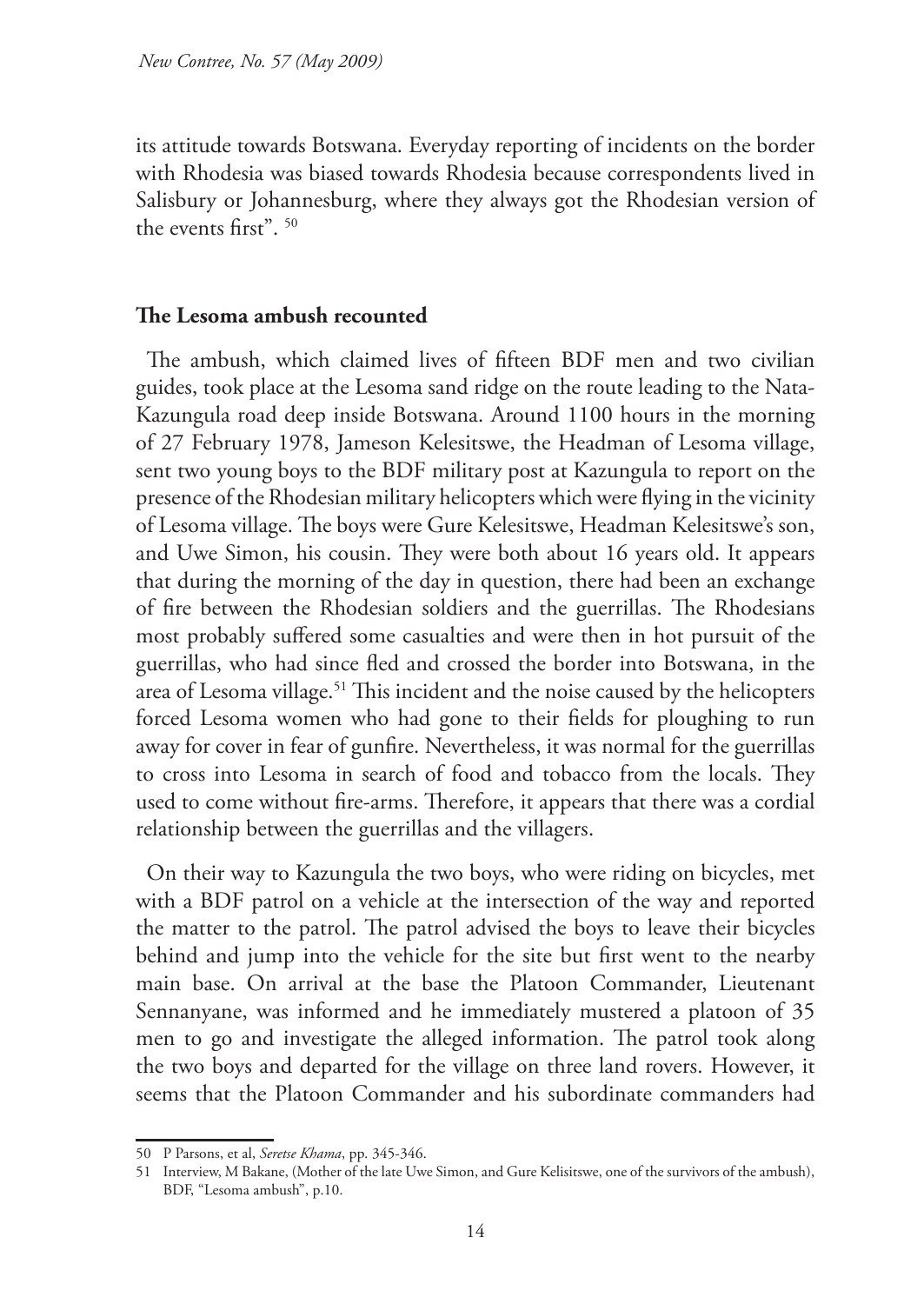not issued orders to their men before leaving the base. Moreover, while it was No. 4 Platoon that was earmarked for the task, some members of No. 2 platoon forced themselves into the landrovers.<sup>52</sup> This was clear evidence of inexperience on the part of the command on the spot. Moreover, there were no maps of the area of operation available to the Platoon and again the troops were operating in a total intelligence vacuum. By contrast the Rhodesians had a long established intelligence system which infiltrated the liberation movements even in Botswana. 53 It was claimed that some of the Rhodesian intelligence gatherers posed as tourists and game hunters.<sup>54</sup> The platoon in effect moved to the scene of action like a police force moving to the scene of crime. The BDF's inexperience in such a situation is reminiscent of the ZAPU guerrillas or 'Sinoia martyrs' who became easy pickings for the Rhodesian forces at the beginning of the Zimbabwean armed struggle in the 1960s.

On reaching the general area of the high ground –which was also the site for the ambush, the patrol de-bussed and went into the bush. The drivers, the two boys and the Platoon Commander drove into the village to meet with the Headman for more elaborate information. It appears the Headman told the Platoon Commander that they had seen Rhodesians' helicopters near the border on their side, and also that some armed guerrillas fled into the nearby bush inside Botswana. After combing the area for about two hours the search team managed to apprehend two AK-47 toting guerrillas in the nearby bush after which the Platoon thought its task finished and was ready to go back to base. It seems the apprehended guerrillas cautioned the Platoon that there was a likelihood of confrontation with the Rhodesian soldiers in pursuit of the guerrillas following an earlier exchange of power between the two groups.<sup>55</sup> It would appear that the BDF Platoon felt that the possibility of an attack by the Rhodesian soldiers on BDF, especially within their own country was not feasible. Thus the same route was used back to base. The movement back to base was more administrative than tactical. The total number was 35 soldiers, the two boys and two guerrillas and their equipment all in the three land rovers. It seems the Rhodesians were observing the events at the time the BDF soldiers apprehended the guerrillas and loaded their arms cache into their Landrovers. Probably, the interpretation the Rhodesians got was that the BDF soldiers were assisting the guerrillas in transporting them and their

<sup>52</sup> BDF, "Lesoma ambush", pp.11, 16.

<sup>53</sup> H Ellert, "The Rhodesian Security and Intelligence Community, 1960-1980", Bhebe and Ranger, *Soldiers*, p. 93.

<sup>54</sup> *Daily News*, 9 March 1978; *Daily News*, 4 January 1977.

<sup>55</sup> BDF, "Lesoma ambush", p. 12.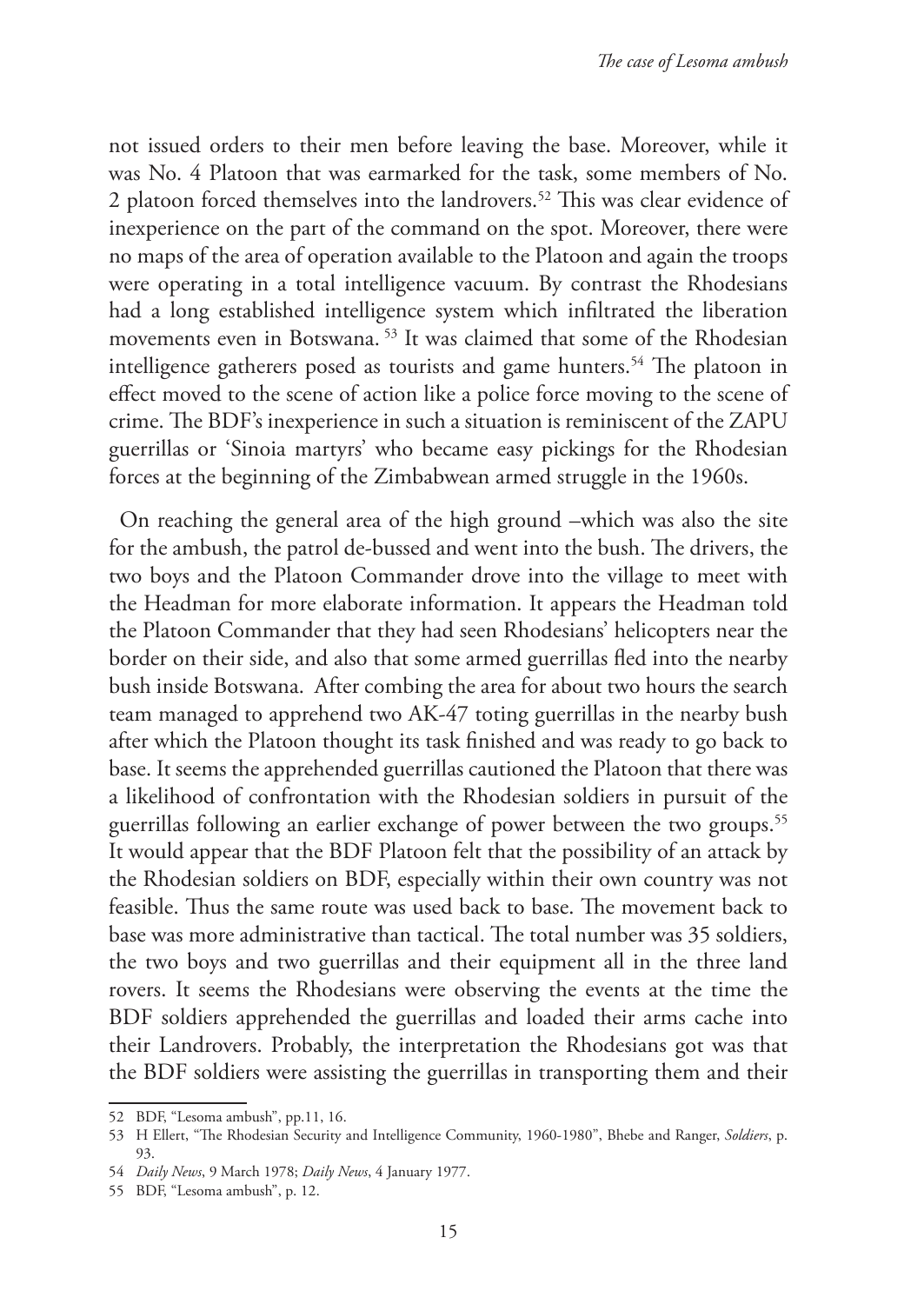stores.

Around 1700 and 1800 hours and after travelling for about 500 meters the vehicles fell into an ambush. It is said that there was a flash as the leading vehicle was shot by what appeared to have been machine-gun fire. Suddenly the rear vehicle was also hit and then there was intense and devastating fire from the left side of the road, and all the three vehicles caught fire in the ambush. The area was the high ground where the patrol had earlier stopped. The patrol was caught completely by surprise causing panic, fear and confusing amongst everyone. It became an individual effort to find ones way out of the ambush site. 20 soldiers including one boy and one guerrilla managed to escape the ambush, either with severe injuries or none at all. Most of those who perished appear to have been shot whilst in the vehicles. It is worth noting that the canvas structures were not removed, though the canvas was half rolled to allow for observation. It is evident that the majority of the troops did not return fire except Private Mathe who was found dead with an expended magazine nest to his rifle. It is alleged that the ambush party charged on the killing ground and stabbed some with bayonets to confirm if dead or alive. Those found still alive were thrown into the flames of the burning vehicles. This action by the ambush party appeared to have been quick and haphazard since, not all people were stabbed or thrown into the burning flames. It would appear that shortly thereafter the ambush party withdrew back to Rhodesia.

On hearing the gunfire some BDF soldiers at base rushed into the direction of noise and met with some of the survivors who narrated the tale. Meanwhile arrangements were made to transport them back to base and some to the hospital. The following day on 28 February, the Commander and his deputy, Gen Mompati Merafhe and Ian Khama Seretse Khama respectively arrived in Kasane. The Commander and operations commander accompanied some troops to the ambush site to inspect and collect the remains of the dead and also to search for some survivors. At the end 15 bodies of BDF soldiers were confirmed dead and in addition the body of Uwe Simon, one of the boys, was also identified. His body was not burned and was buried in Kasane by his family. Another body, presumably being that of one of the apprehended guerrillas was also identified. It is not clear as to where he was buried.<sup>56</sup> Otherwise the 15 bodies of the BDF soldiers who perished were all buried at Gaborone cemetery. Vice President Quett Masire told the mourners that the government had intended to bury the victims in their respective villages

<sup>56</sup> BDF, "Lesoma ambush", pp. 13, 15.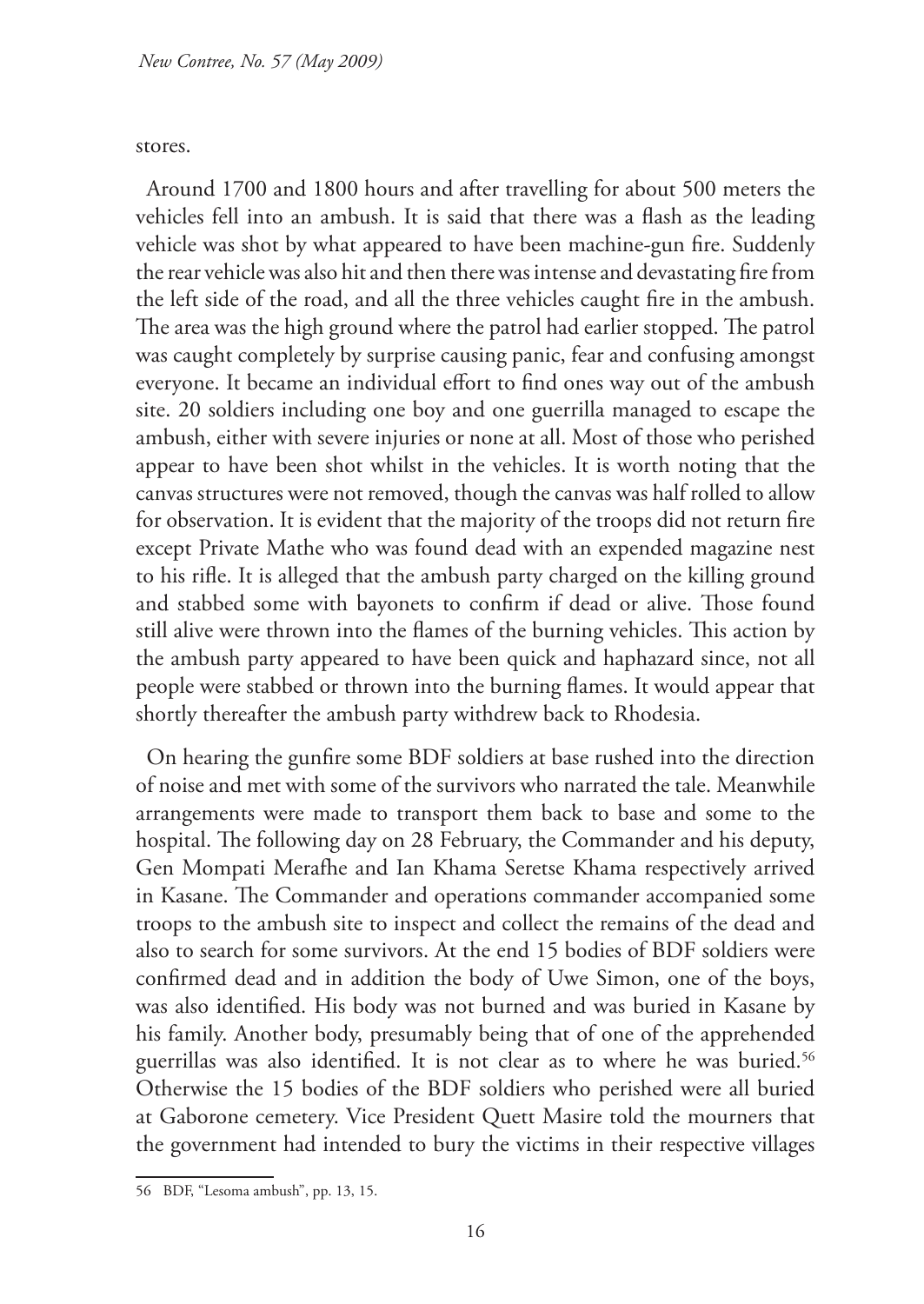but the state in which they were found compelled that they be buried in Gaborone.

Needless to say the treatment meted out to the BDF soldiers by the Rhodesian troops after the ambush was inhumane. The throwing of the injured and dead soldiers into the burning vehicles was in contravention of the Geneva Convention on the law of armed conflict.

### **The Lesoma aftermath**

2 March 1978 was declared a day of national mourning and schools throughout the country were closed and employers in Gaborone and the surrounding villages were requested to release their workers to allow them to attend the funeral of the victims of the ambush in Gaborone.<sup>57</sup> The Batswana were overcome with grief as a result of the wanton massacre of the BDF soldiers and innocent civilian. Policemen wept when the bodies were loaded onto an aircraft at Kasane, and people fainted at the mass funeral in Gaborone…. The emotions were repeated and amplified at services in the 11 villages and towns all over Botswana.<sup>58</sup> Messages of condolence poured in from many countries and international organisations. For his part the United States President Jimmy Carter wrote, 'I was shocked, deeply saddened when I learned that a number of your soldiers had lost their lives in an encounter with the Rhodesian Defence Forces'.<sup>59</sup> David Owen, the British Secretary of State for Foreign Affairs wrote to President Sir Seretse that:

in handling all this burdens you have exercised the greatest statesmanship in the search for a peaceful settlement in Rhodesia.

Locally condolences also came in from the Chinese and Swedish embassies in Gaborone as well as the Botswana Muslim Association among others.

The nonchalant Rhodesian authorities justified the Lesoma carnage by claiming that BDF soldiers who carried AK-47 rifles must have been ZAPU guerrillas.60 However, Barbara Cole indicates that the Rhodesian Special Air Service had positively identified BDF soldiers together with the guerrillas.<sup>61</sup> Though a military response to this brutal ambush was warranted, the BDF

<sup>57</sup> *Daily News*, 3 March 1978.

<sup>58</sup> P Parsons, et al, *Seretse Khama*, p. 354; *Daily News*, 2 March 1978; *Daily News*, 3 March 1978.

<sup>59</sup> *Daily News*, 3 March 1978.

<sup>60</sup> P Parsons, et al, *Seretse Khama,* p. 354*.* 

<sup>61</sup> B Cole, *Elite*.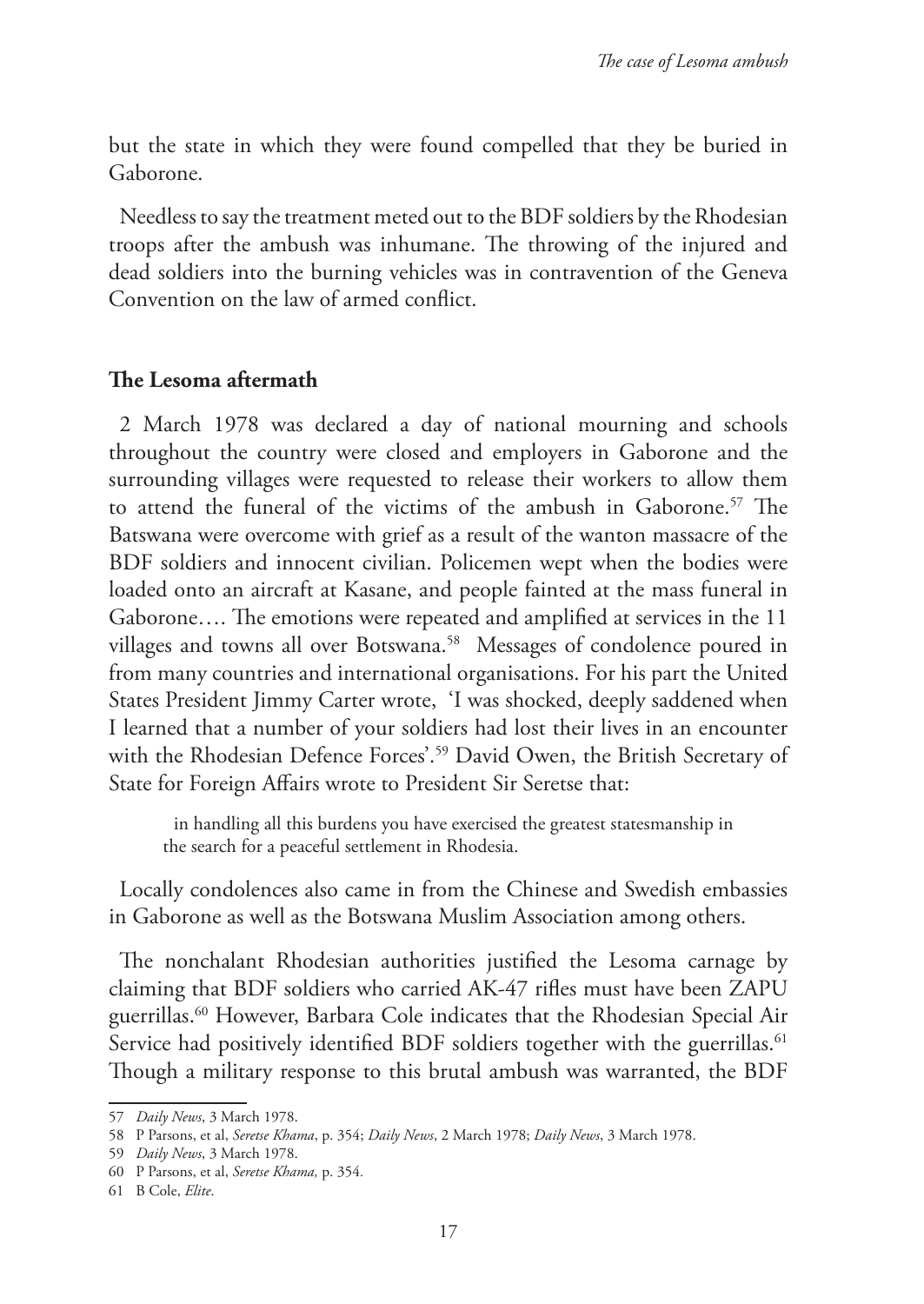at this stage did not have the capacity in terms of equipment and training to carry out a retaliatory strike on the Rhodesian troops. Hence, it was clearly a case of glaring disparity in the combat potentials of the two sides which prevented any counter action by the BDF.<sup>62</sup>

The helpless Botswana had no choice but to close its border with Rhodesia at Kazungula.63 The government also began demanding visas from Rhodesian passport holders, "previously holders of Rhodesian passports were afforded the visa-exemption privileges enjoyed by the holders of passports of Commonwealth countries". Masire also told Parliament that the Lesoma incident meant that time has come for the country to reconsider its policies and its entire approach to the Rhodesian question without delay.<sup>64</sup> Seretse Khama, who in reference to the Smith regime said to the new Danish Ambassador to Botswana Bjorn Olsen that:<sup>65</sup>

"Desperate men have no sense of value. No sense of morality. And no regard for the sanctity of human life', made it clear that 'Botswana won't submit to tyrann".

At the University College of Botswana the Burton Mguni<sup>66</sup> led tenman Student Representative Council (SRC) was overthrown owing to its 'insensitivity' over the Lesoma carnage. An interim seven-man Students Caretaker Council was appointed.67 Although there were many allegations of mismanagement and misappropriation of funds the SRC was particularly censored for proceeding with a trip to Swaziland for sports meetings amidst the national calamity at home. One speaker or agitator at the meeting charged that "Champagne flew high into the air in Swaziland while the nation was laying to rest its heroes". Meanwhile the Caretaker Council sent a statement to the British High Commissioner "expressing shock and disgust at the Lesoma massacre and accused the British of avoiding effective and positive measures of bringing down the illegal regime in Salisbury".<sup>68</sup> Perhaps it should be pointed out that among these students were those who had fled the Rhodesian regime or Portuguese rule in Mozambique into Botswana and were conscious of the developments in the liberation struggle. According to Alice Hamiwe in

<sup>62</sup> BDF, "Lesoma Ambush", p. 20.

<sup>63</sup> *Daily News*, 1 March 1978.

<sup>64</sup> *Daily News*, 3 March 1978.

<sup>65</sup> *Daily News*, 6 March 1978.

<sup>66</sup> Later Dean of Social Sciences and Deputy Vice Chancellor for Student Affairs at the University of Botswana.

<sup>67</sup> *Daily News*, 10 March 1978.

<sup>68</sup> B Seboni, E Dewah, M Chakalisa and A Skosana (Caretaker Council Members) to the British High Commissioner', *Daily News*, 10 March and 13 March 1978.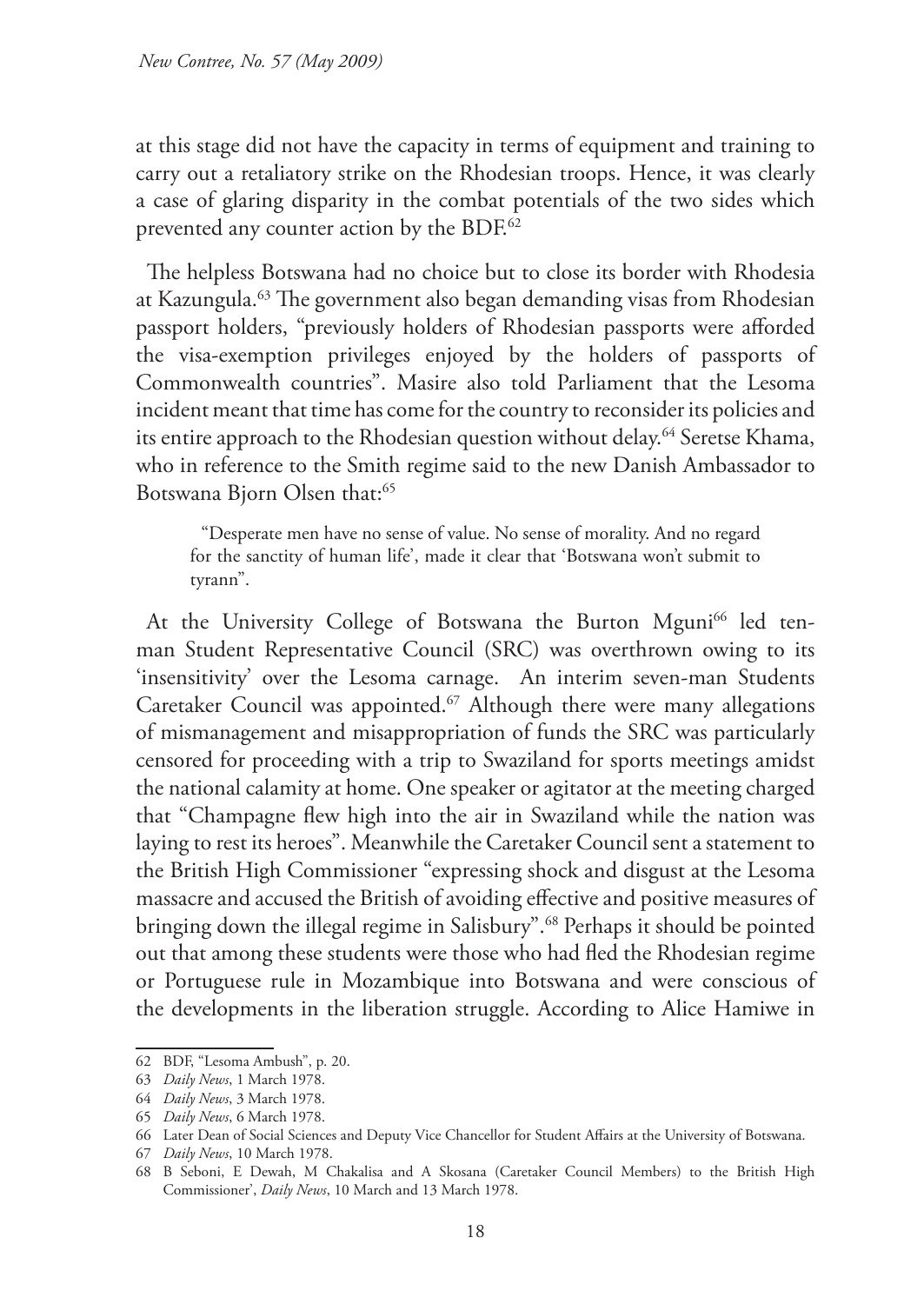1976/1977 the SRC president was a Mozambique citizen called Carlos V Camino.69 Although Hamiwe writes that the SRC was quite conscious and vocal on the regional political developments in the 1970s she does not say anything on the reaction of this student body on the Lesoma ambush. Some ordinary Batswana from all over the country called for the stepping up of the struggle against the Rhodesian regime.<sup>70</sup>

The university students had established what they called 'Border Relief Fund' in January 1977 as an emergency relief fund to help the victims of the war along north-eastern border.<sup>71</sup> Their example led to the Lesoma ambush generating great patriotism and desire to lend a helping hand to the parents of the Lesoma victims. In Molepolole the residents formed Supporting Committee for the Botswan Defence Force which collected P90.92 and one goat as compensation for the parents and relatives of the ambushed soldiers and civilians.72 More *matshidiso* ("condolence funds") donations for the parents of the deceased poured in from various quarters in the country. On 5 April 1978 Lieutenant Rebakaa Mabua of the BDF received P61.54 from the Botswana Government Printing Department Union on behalf of the parents of those who perished in the Lesoma ambush. Other contributors included:

Messers M.L. Hardy [of] Gaborone P15.00, Gaborone Meat Centre - P100.00, Notwane Farm Workers –P8.00, Sister and staff of St. Joseph [College] –P12.00, Apostolic Zion Church Tonota –P20.00. There are two letters one from Ghanzi District Commissioner Mr David Maganu which contained P193.71 from Ghanzi residents another from Francistown District Commissioner Ambrose Masalila which contained P60.15 from three organisations in the Francistown area. The organisations are Woman's World Day of Prayer, Motobo Village Community and Mapoka Village Community.

Many more contributions were made in the subsequent period.<sup>73</sup> The Kazungula border was opened on 22 March for humanitarian reasons for a period of ten days for only four hours following a request from the South African government. The reopening applied only to a backlog of South African trucks carrying food and medical supplies for the Caprivi Strip in

<sup>69</sup> AI Hamiwe, "Aspects of the history of the Student Representative Councils of the University of Botswana, 1976-1995'(BA research essay, University of Botswana, 2003), p. 18.

<sup>70</sup> BF Madiabaso (Sefhare), "Let us fight to the last nan", *Daily News*, 13 March 1978; WN Chube (Nswazwi), "Smith regime can only be eliminated thru' barrel of gun", *Daily News*, 13 March 1978; B Matenge (Tshane), "Fighting against regime must continue", *Daily News*, 13 March 1978.

<sup>71</sup> *Daily News*, 20 January 1977.

<sup>72</sup> *Daily News*, 14 March 1978.

<sup>73</sup> *Daily News*, 20 April 1978.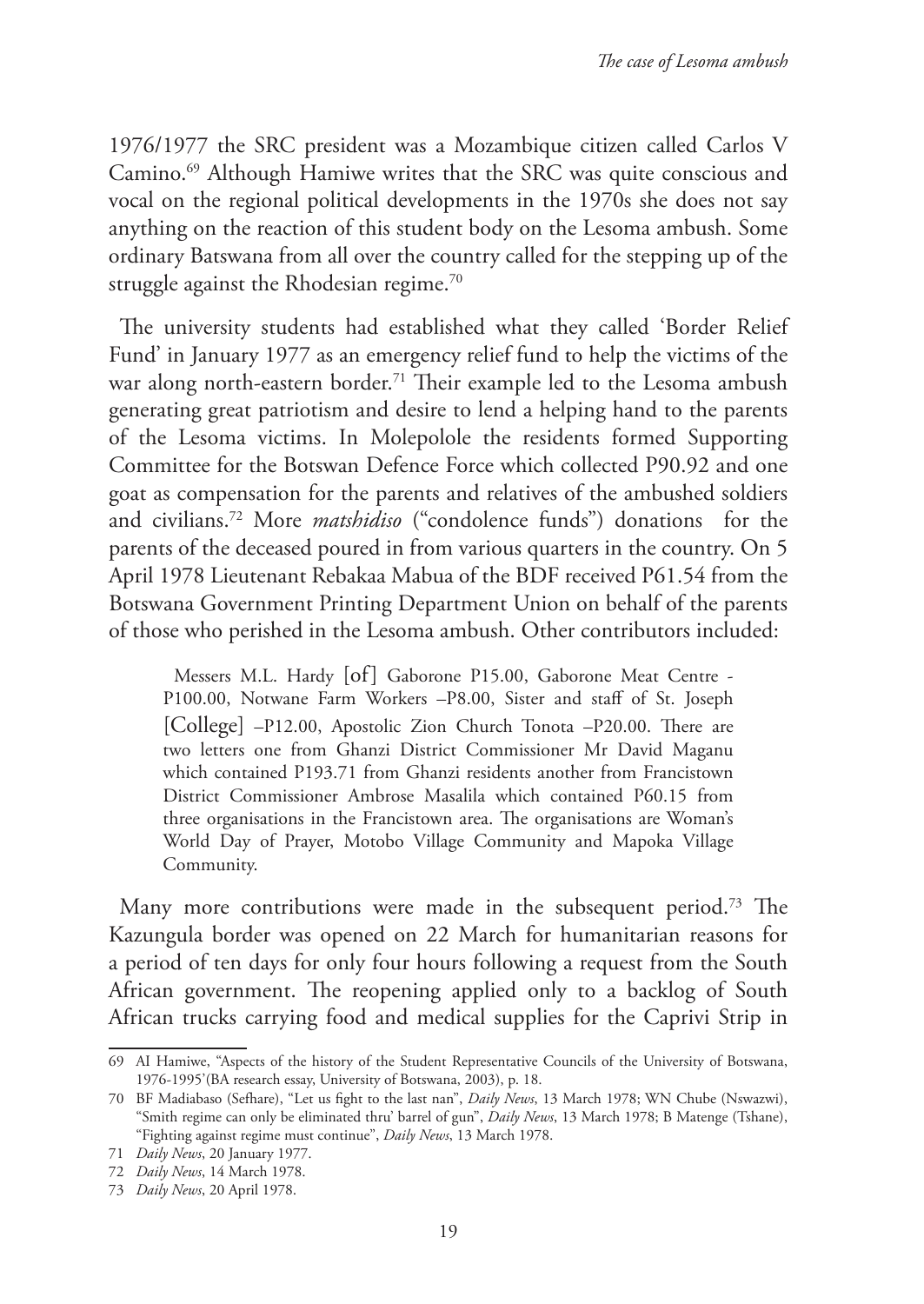South West Africa (Namibia).<sup>74</sup> Nonetheless, the Rhodesian forces continued abducting and killing Batswana. For instance, it was reported that in the afternoon of 27 April 1978 two Batswana women, Sidondo Tadubana and Selebatso Tadubana from Ntemane near Moroka village, who were last seen alive while working on their fields close to the Rhodesian border, were shot and killed by the Rhodesian forces. Their bodies were collected from the Rhodesian Police in Plumtree (Rhodesia) for burial in Botswana.75 The insecurity on the Botswana-Rhodesia border area continued during the talks between Smith and the liberation movement groups which eventually led to the first truly democratic election in Zimbabwe and independence in 1980. The Lesoma ambush was described by the Commander of the BDF, Major-General Merefhe as a 'serious setback in the history of the army'.76

### **Conclusion**

This article has attempted to document a hitherto neglected aspect of the history of the liberation struggle in Southern Africa. From a mere token army improvised out of a desperate and emergency situation of the Zimbabwean liberation war the BDF has grown into one of the most disciplined and respected armies in Africa. It has over the years earned itself an admirable reputation of being apolitical locally and the civil military relations in Botswana has been a commendable one.77 It has become the pride of the nation, its symbol of foreign policy and a defender of the country's enduring democracy, the oldest on the African continent. The army has been involved in numerous tasks locally and these include anti-poaching campaign, charitable cause, crime prevention and control alongside with the police force, rescue from disasters and many others. So positive has been the image of the BDF that it commands unqualified respect from the citizens across the board and has become a highly trusted institution in the country. Therefore, the BDF has played a crucial role in the maintenance or sustenance of Botswana's enduring and uninterrupted liberal democratic dispensation. The BDF has also impressed in peace-keeping missions in troubled countries such as Somalia and Mozambique.

<sup>74</sup> *Daily News*, 23 March 1978.

<sup>75</sup> *Daily News*, May 1978; *Daily News*, 2 May 1978; *Daily News*, 10 May 1978.

<sup>76</sup> *Daily News*, 7 June 1978.

<sup>77</sup> TE Malebeswa, "Civil control and the military in Botswana", R Williams, G Cawthra and D Abrahams, *Ourselves to know: Civil-military relations and defence transformation in southern Africa* (Pretoria, Institute for Security Studies, 2003), pp. 67-80.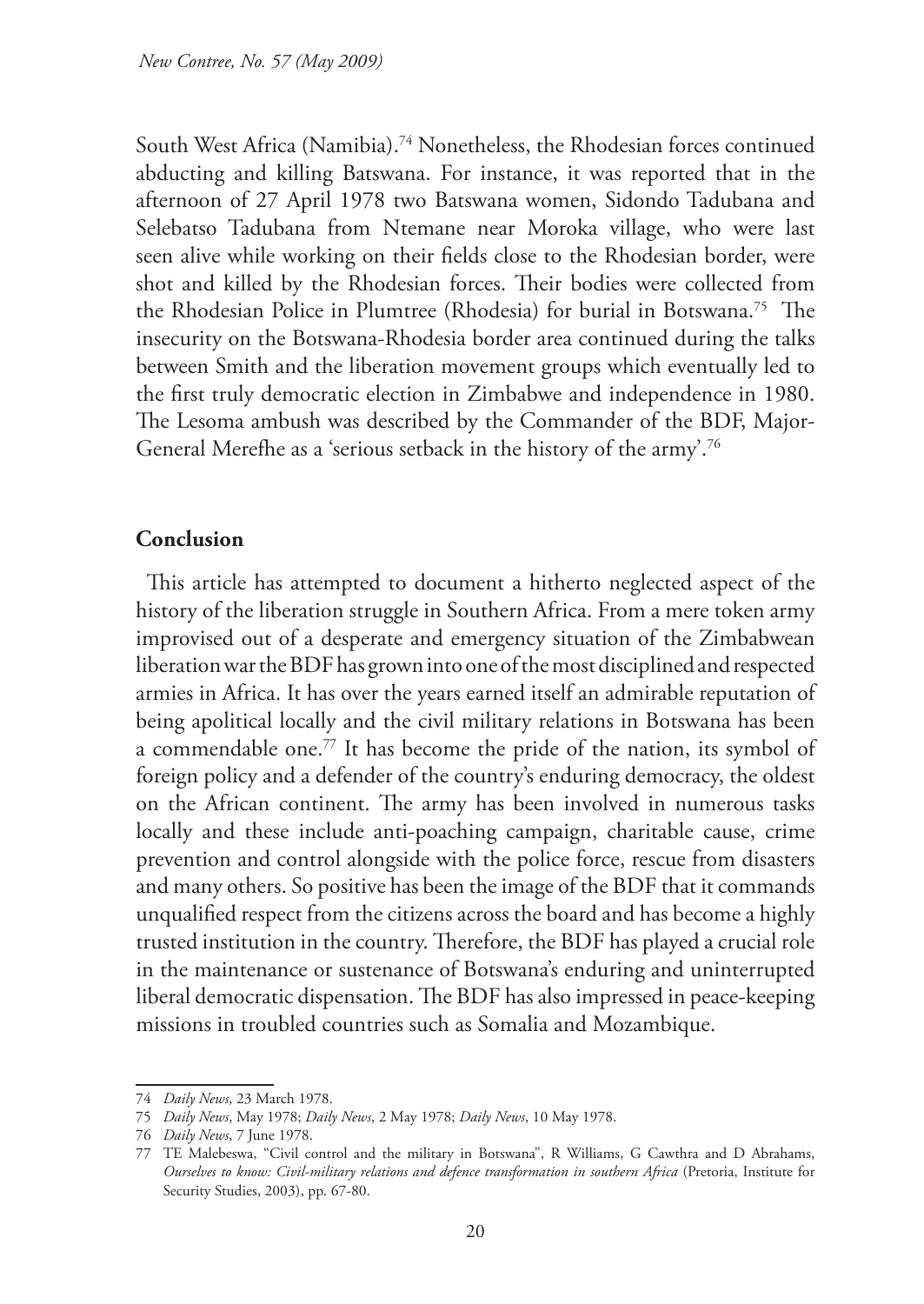During South African Defence Force (SADF) cross-border raids in Botswana between 1985 and 199078 the BDF in an effort to deal with the SADF intimidation came into conflict with some sections of the public.<sup>79</sup> However, the transition to a democratic rule in South Africa restored the cordial relations between the BDF and the public in Botswana. The end of apartheid in South Africa in 1994 meant that Botswana had to recast her foreign policy in line with new realities in the region and globally.80 This involved being part of the United Nations, Africa Union or Southern African Development Community (SADC) training and cooperation exercises for counter-terrorism and peace-keeping missions among others. An important post-apartheid military cooperation in Southern Africa was a joint BDF and South African Defence Force (SADF) peace-keeping mission in Lesotho in 1998.

<sup>78</sup> R Dale, "Not always so placid a place: Botswana under attack', *African Affairs*, 86 (342), 1987, pp. 73-91.

<sup>79</sup> L Kenosi, "The Botswana Defence Force and public trust: the military dilemma in a democracy", Williams, Cawthra et al, *Ourselves to know*, pp. 190-192.

<sup>80</sup> ML Fisher, 'New threats and new roles for the military' (Paper, African Centre of Strategic Studies conference, Role of the Military in Democratization: A Southern African Perspective, Gaborone, 18 June 1996); D Henk, "The Botswana Defence Force: Evolution of a professional African army", *African Security Review*, 13(4), 2003, pp. 86-99; GA Sekgoma, "New dimensions in Botswana's foreign policy", Edge and Lekorwe, *Botswana*, pp. 477-486.